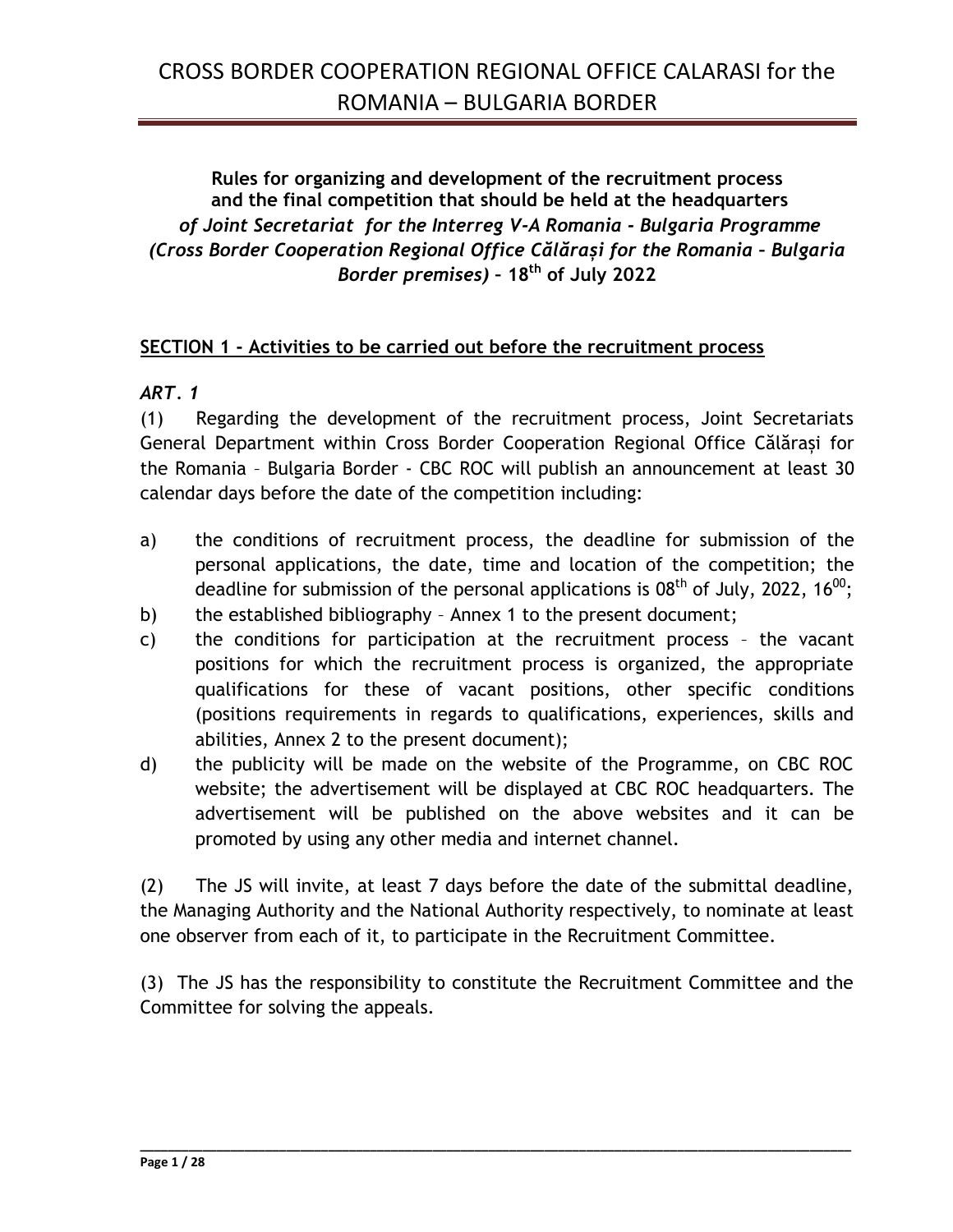*a) The Recruitment Committee component is nominated through a written decision by the Executive Director of CBC ROC as follow:* 

- $\blacksquare$  Chairperson (may have the right to vote); He/she is one of JS staff member.
- Secretary (may have the right to vote); The secretary is an expert from CBC ROC.
- **Assessors voting members;**

The assessors are JS staff member within CBC ROC.

**D**bservers can also participate - non voting members.

The observers are experts from the Managing Authority and/or the Bulgarian National Authority and/or CBC ROC.

*b) The component of the Committee for solving the appeals is nominated through a written decision by the Executive Director of CBC ROC as follow:*

**EXEC** Chairperson - nonvoting member;

The Chairperson is from JSs General Department/ Executive Director of ROC CBC Calarasi.

**Secretary - nonvoting member;** 

The secretary is an expert from CBC ROC.

Assessors – voting members.

The assessors are experts from JS within CBC ROC.

Also can participate observers - non voting members.

The observers are experts from the Managing Authority and/or the Bulgarian National Authority and/or CBC ROC.

## *ART. 2*

Before the start of the recruitment process, it should be displayed at the CBC ROC headquarters, the conditions for development and participation in the recruitment process, bibliography and the requested documents to complete the personal applications, also on the Programme's website.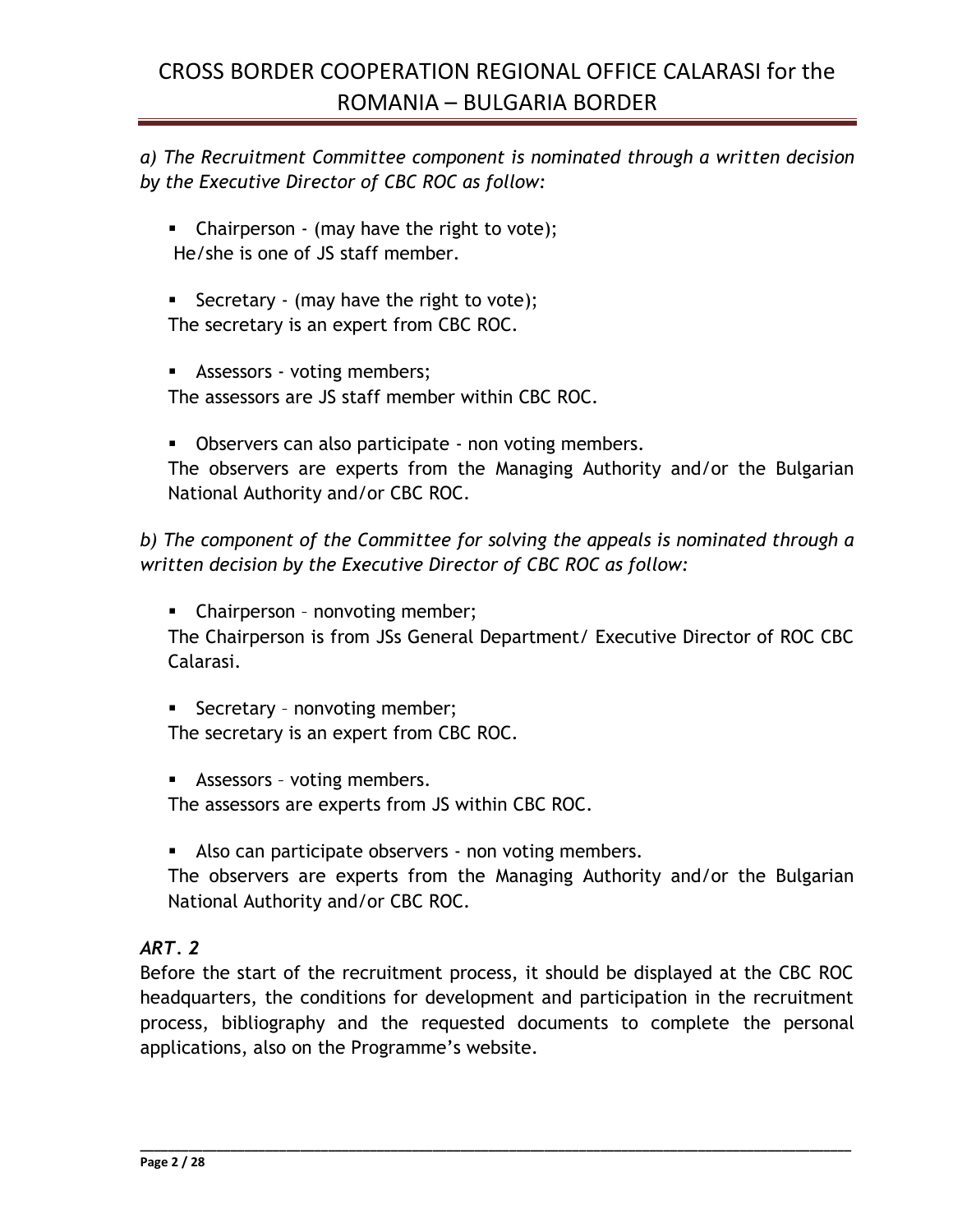### **SECTION 2 - The responsibilities of the Recruitment Committee (according to the methodology regarding the activity develop by the recruitment committee)**

## *ART. 3*

The Chairperson of the Recruitment Committee has the following main responsibilities:

- a) ensures the sound management of the recruitment process;
- b) ensures that the provisions established through the present document are respected.
- c) only in case if he/she will have the right to vote, will also carry out the responsibilities mentioned at  $5<sup>th</sup>$  article of the present regulation.

### *ART. 4*

The secretary of the Recruitment Committee has the following main responsibilities:

- a) together with the recruitment committee prepares the recruitment process documentation;
- b) ensures the transmission of the results of all stages of the recruitment process, making the average scores of the scores given by voting members;
- c) records in minutes the results of the recruitment committee;
- d) performs any other specific tasks necessary for the proper development of the recruitment process.
- e) only in case if he/she will have the right to vote, will also carry out the responsibilities mentioned at  $5<sup>th</sup>$  article of the present regulation.

### *ART. 5*

The voting members of Recruitment Committee have the following main responsibilities:

- a) select the applications of the candidates;
- b) assess the submitted applications;
- c) participate to draw-up of the short-list of selected candidates who will be invited to participate at the interview and written test, based on the submitted personal applications
- d) elaborate the topics for the written test;
- e) establish the plan for the structured interview and participates at the structured interview;
- f) give scores (between 1 and 10) for each candidate at the second and third steps.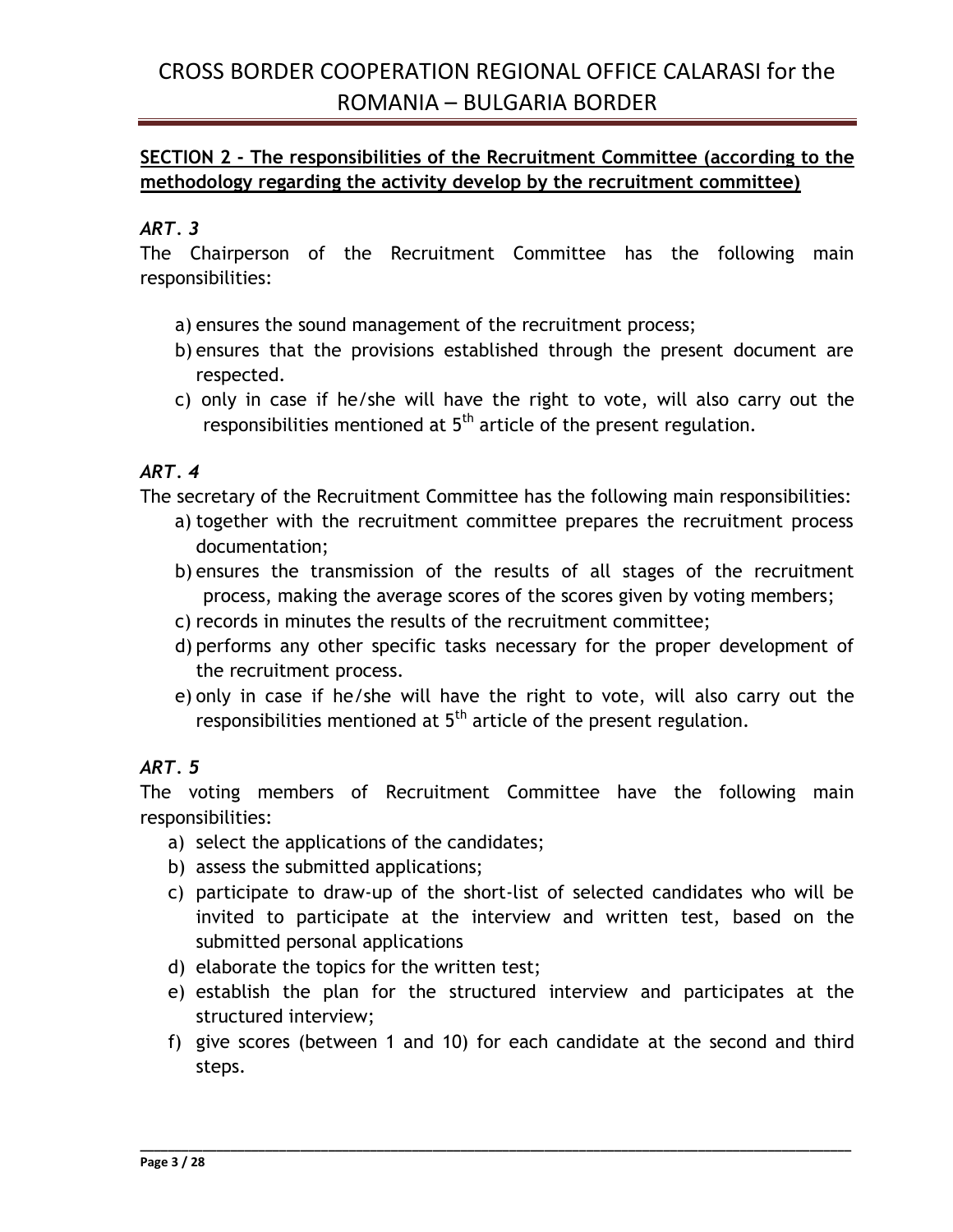### **SECTION 3 - The responsibilities of the Committee for solving the appeals**

### *ART. 6*

The Chairperson of the Committee for solving the appeals has the following main responsibilities:

- a) ensures the sound management of the recruitment process;
- b) ensures that the provisions established through present document are respected.

### *ART. 7*

The secretary of the Committee for solving the appeals fulfils the corresponding powers provided by art. 4 points b) and c).

### *ART. 8*

The voting members of the Committee for solving the appeals have the following main responsibilities:

- a) solve appeals lodged by candidates regarding their own test paper from the written test.
- b) record in a Minute appeals results to be communicated to the candidates.

#### **SECTION 4 - The recruitment procedure development**

### *ART. 9*

(1) In order to take part at the recruitment process, the candidates should send **by e-mail at [hr@calarasicbc.ro](mailto:hr@calarasicbc.ro) address**, their personal applications to the JSs General Department (CBC ROC) that consists in an English detailed Curriculum Vitae and should include the following references:

- a) The vacancy codes for which is applying (namely MPCH01/MPCH02/CECH01/CECH02/FECH/IPECH);
- b) E-mail address, for communicating the results of the recruitment process.

The application should be sent **by e-mail at [hr@calarasicbc.ro,](mailto:hr@calarasicbc.ro)** in accordance with the application procedure mentioned above.

All applications submitted within the deadline will be acknowledged.

In case the vacancy code is missing or is wrong, the secretary of the Committee registering the application shall ask the applicant to clarify the code. In case the code is not communicated by the applicant until 11<sup>th</sup> of July 2022, 12<sup>00</sup> hour, the application will be rejected.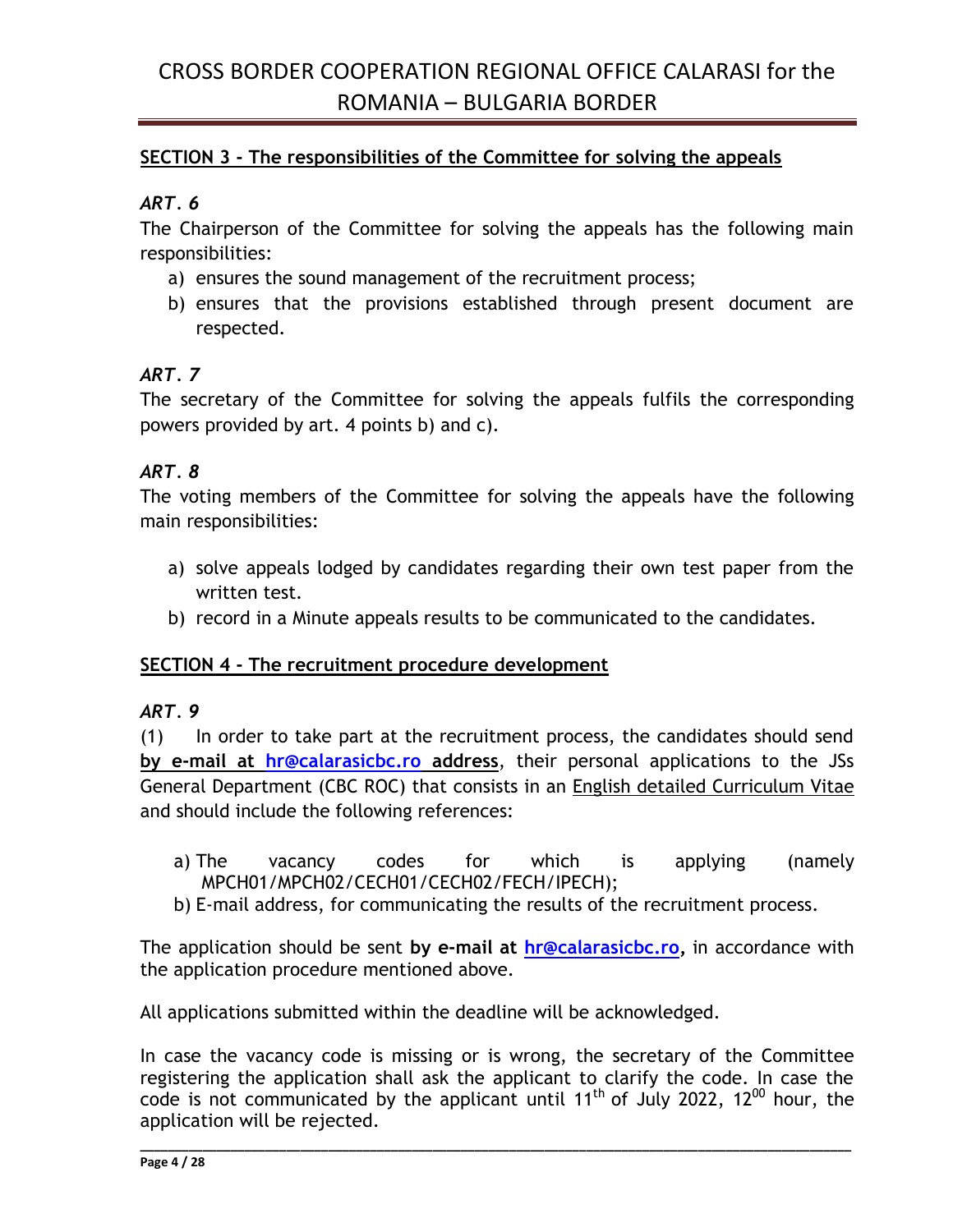In case the e-mail address for communicating the results is not filled in by the applicant, the application will be rejected.

(2) Based on these documents, the recruitment committee will select the candidates who meet the recruitment conditions. Until or during  $11<sup>th</sup>$  of July 2022, the admitted candidates placed on the short-list will be informed by e-mail about the result and invited for a written test and interview. The interview and the written test will be organised on  $18^{\text{th}}$  of July, 2022 and the hour will be communicated by e-mail only to the "accepted" candidates placed on the short-list. Also, the short-list with the "accepted" candidates will be posted on the Interreg V-A Romania-Bulgaria website and CBC ROC web-site until or during the day of 11<sup>th</sup> July 2022.

(3) If, for objective reasons, the competition cannot be held at the date and time set, CBC ROC has the obligation to announce, by the same means of information provided by art. 2, the changes occurred during the development of the recruitment process.

(4) Only those candidates which personal applications were selected on the shortlist, will be presented at the specified date (18<sup>th</sup> of July, 2022), time and location, according to the announcement posted on the Programme and CBC ROC websites, for structured interview and written test. The candidates who are not present are considered as "Not present", and therefore they will not be entitled to participate to the further steps of the present recruitment process. After the set hour of the written test starting the access to late candidates or any person is denied, except the Recruitment Committee members or the persons who will carry out written test surveillance. In this case the candidate is eliminated from the recruitment process.

### *ART. 10*

The recruitment process is comprised of three steps:

1. checking of compliance of submitted applications. It is an eliminatory step. The applications will be verified by the recruitment committee if they were submitted according to the present regulation and to the posted announcement. The recruitment committee will check if the personal application, submitted by the candidates, meets the recruitment conditions for participation. After the application check is performed by the recruitment committee, only those applications who meet the conditions for participation will be selected to participate at the next step. The secretary of the recruitment committee will duly inform all the candidates on the results of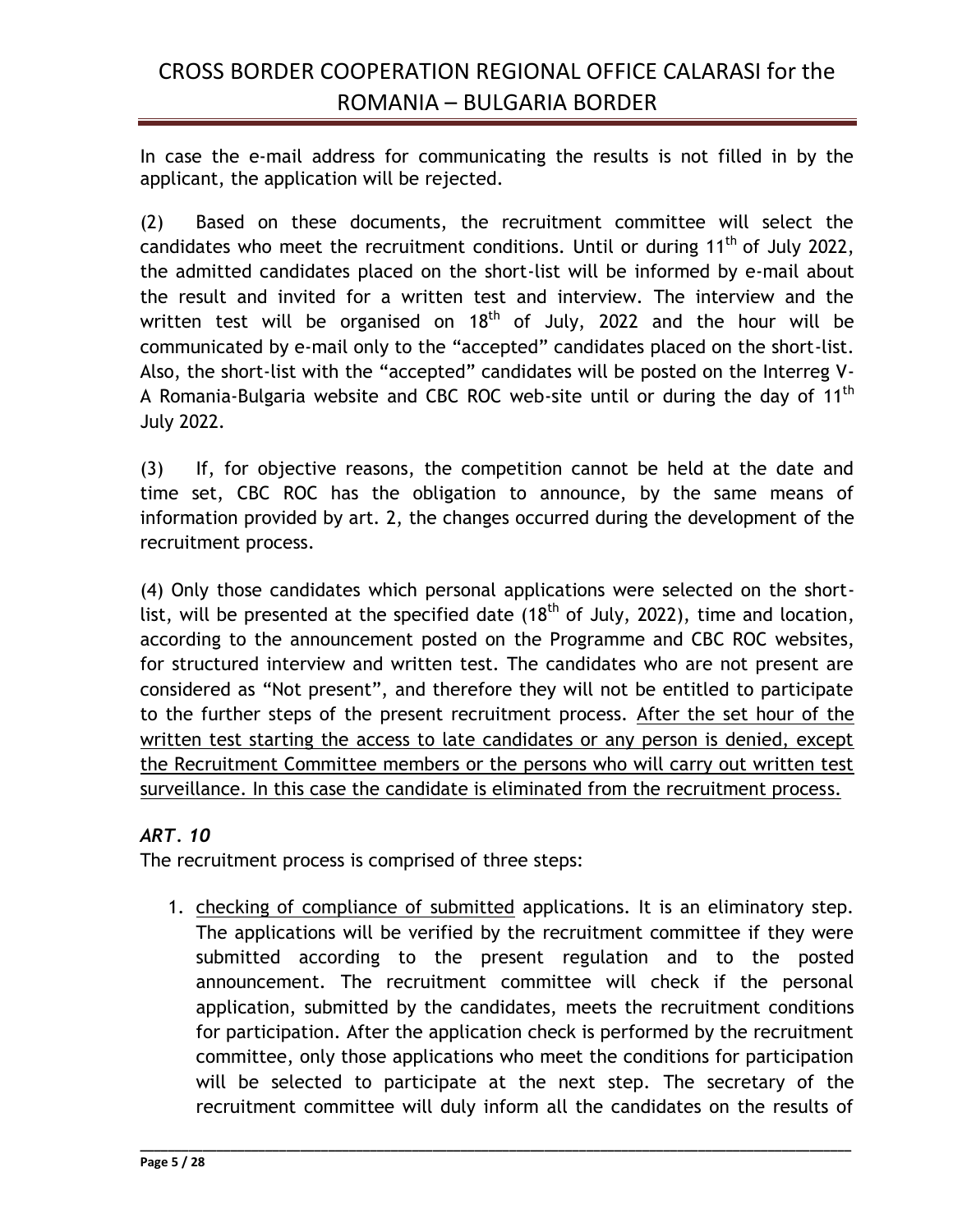this stage. The results will be sent to the e-mail addresses declared by the candidates in their CV's. Until or during the day of  $11<sup>th</sup>$  of July 2022, the admitted candidates (short-list) will be informed by e-mail about the result and invited for an interview. The interview will be organised on the 18<sup>th</sup> of July, 2022. Also, the short-list with the "accepted" candidates will be posted on the Interreg V-A Romania-Bulgaria website and CBC ROC web-site until or during the day of  $11<sup>th</sup>$  of July 2022.

- 2. structured interview. It is an eliminatory step. Each voting member will give a score between 1 and 10 for each candidate. Only candidates who obtained at least 6 – calculated as an average of the scores given by each voting member of the Recruitment Committee- will be declared "Admitted" to participate at the next evaluation step. Each member of the Recruitment Committee can address questions to the candidates. Questions regarding the candidate's political opinion, Trade-Union activity, religion, ethnicity, gender, status and social or material origin should not be addressed. In case if the written test will be organized in the same day with the interview, the results of the second step will be announce by the chairperson and the secretary of the recruitment committee to all present candidates.
- 3. written test a test questionnaire. Based on the evaluation grid (right answers), a score between 1 and 10 will be given for each test paper. It is an eliminatory step, too; only candidates who obtained at least 6 points at the written test – calculated as an average of the scores given by each voting member of the Recruitment Committee - will be suitable to fill vacant position.

## *ART. 11*

(1) Before carrying out the structured interview, the Recruitment Committee has the obligation to select personal applications based on the fulfilment of the conditions for participation at the recruitment process.

## *ART. 12*

(1) The result of the selection process will be recorded in the report of the procedure, for each applications must be mentioned the statute of "accepted" or "rejected".

(2) The secretary of the recruitment committee will duly inform by mail all the candidates about the result of this stage. Only those "accepted" will be invited at the specified date for the structured interview. Also, the short-list with the "accepted" candidates will be posted on the Interreg V-A Romania-Bulgaria and CBC ROC web-sites.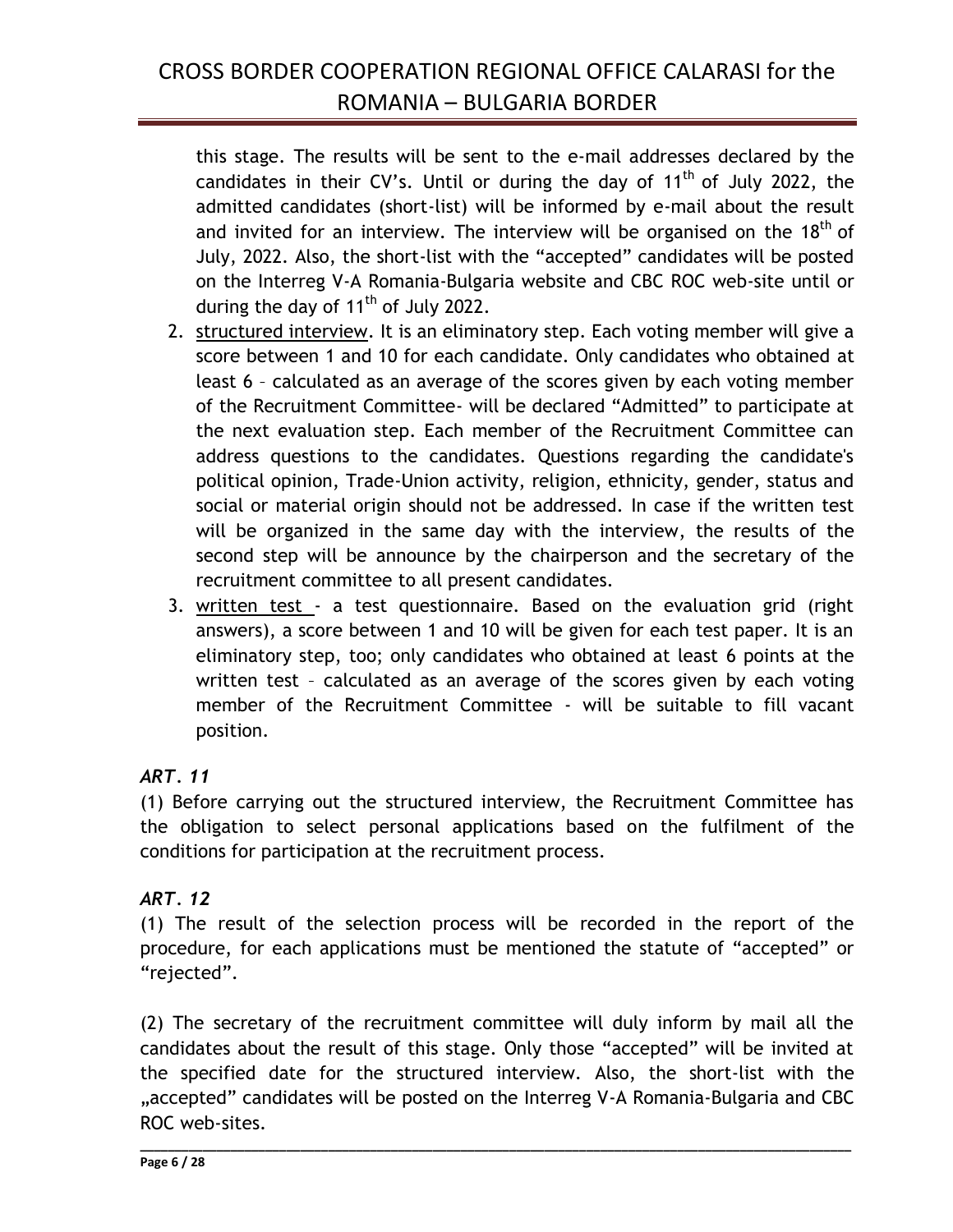### *ART. 13*

(1) The third step is held, usually in the same day or no later than 5 working days from the date of the structured interview.

(2) If the structured interview will be held in a different day than the written test, the secretary of the recruitment committee will duly inform all the candidates, which were accepted to participate at the second step, on the results of the structured interview. The results will be sent to the e-mail addresses declared by the candidates in their CV's and they will be also be displayed at the CBC ROC headquarters, as well as posted on Programme and CBC ROC websites, namely [www.interregrobg.eu](http://www.interregrobg.eu/) and [www.calarasicbc.ro.](http://www.calarasicbc.ro/)

(3) At the structured interview each member of the Recruitment Committee can address questions to the candidates (including from the bibliography of the concerned vacancy) in order to identify if the candidate motivations, abilities and attitudes are those needed to occupy the concerned vacancy.

(4) On the date established for the competition, the Recruitment Committee establishes topics and different versions for the questionnaires test. Each voting member should make one or more proposals for questions to be included in the test.

(5) The questionnaires are determined based on the established bibliography, regarding the ability to reflect analysis and synthesis of the candidates. The set questionnaire is identical in the same written test for all the candidates competing for the same position.

(6) If, due to a large number of candidates, the written test is organized into several series, test questionnaires will be changed every series, except for the situation in which they are organized simultaneously.

### *ART. 14*

(1) Each voting member will assess all the personal applications submitted within the deadline.

(2) At the second step the voting members should give scores between 1 and 10. The final result is the average score of the scores given by voting members. Only candidates who obtained at least 6 points will be declared "Admitted" to participate at the third evaluation step.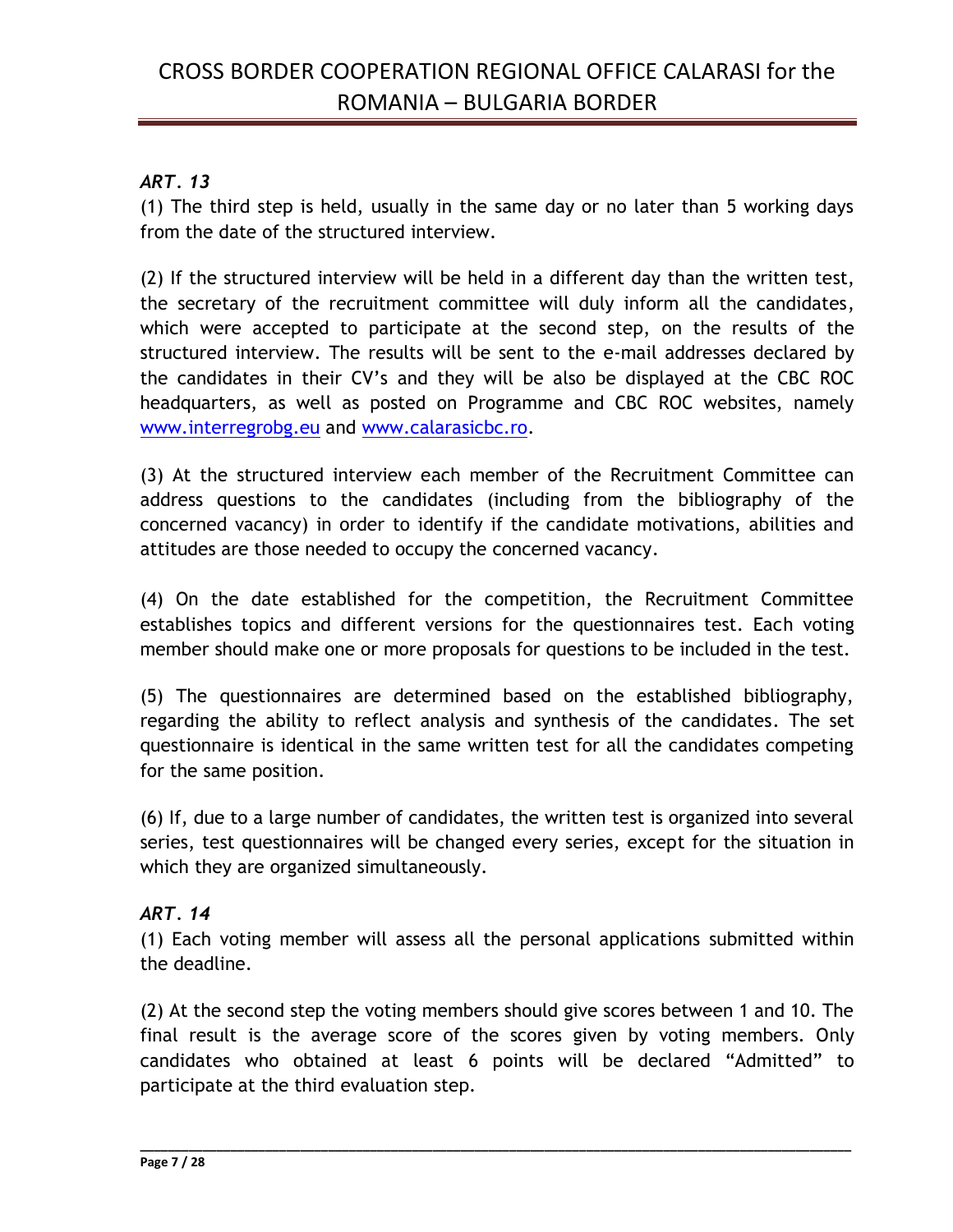### *ART. 15*

(1) Duration of the written tests given by the Recruitment Committee in accordance with the degree of difficulty and complexity of topics; in general, 1 hour should be enough for finalizing the written test, but a different timeframe can be set up by the Recruitment Committee, without exceeding 3 hours.

(2) Before starting the written test, candidates will be called out in order to meet prior formalities, checking identity. Checking the identity of candidates will be made only on basis of identity card.

(3) During the written test, leaving the exam room will lead to candidate`s elimination from the competition, except the emergency situations in which they should be accompanied by one member of the Recruitment Committee or a person who provides supervision.

(4) After the set hour of the written test the access to late candidates or any person is denied, except the Recruitment Committee members or the persons who will carry out written test surveillance. In this case the candidate is eliminated from the recruitment process.

(5) In the exam room, during the written test, including formalities prior and subsequent to the finalisation of the written test, candidates are not allowed to hold or use of any sources of consultation or mobile phones or other means of remote communication.

(6) Failure to comply with the provisions stipulated in paragraphs (5) attracts elimination of the candidate. The Recruitment Commission noting the breach of these provisions will eliminate the candidate from the exam room, will mention "cancelled" on the test paper and will record this fact (situation) in the minute.

(7) The test papers will be drafted, under penalty of cancellation, only on paper sets provided by CBC ROC, bearing its stamp on each page.

(8) When the pre-announced deadline for filling in the questionnaire elapsed, the candidate has the obligation to give to the Recruitment Commission the test paper.

(9) Voting members will assess the written tests submitted by the candidates and will give scores between 1 and 10. At the written test one point will be awarded by default. Only candidates who obtained at least 6 – calculated as an average of the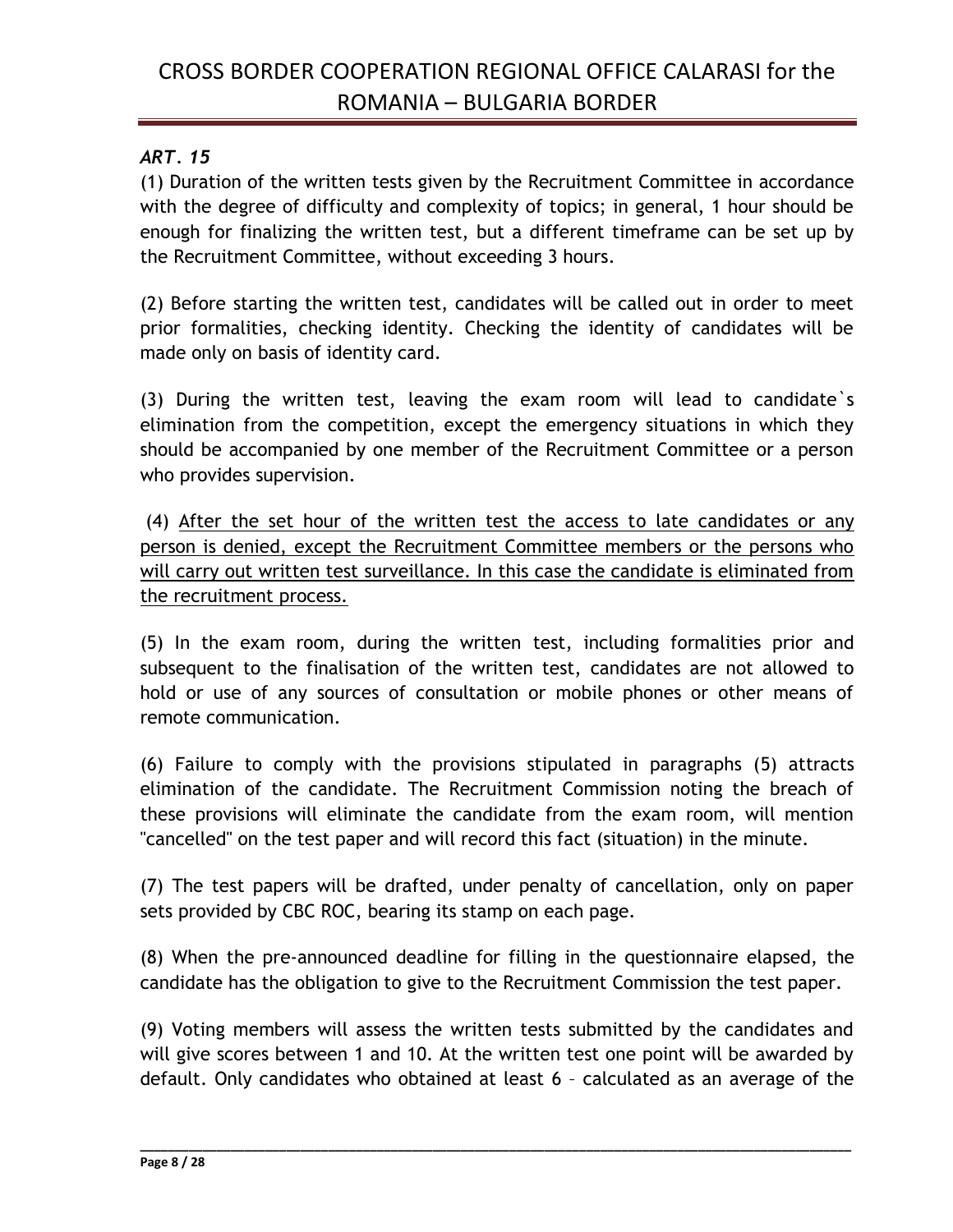scores given by each voting member of the Recruitment Committee - will be suitable to fill the vacant position.

## *ART. 16*

At the end of the competition a minute will be drafted, containing the description of the evaluation steps and the results obtained by each candidate, signed by the Recruitment Committee members.

### **SECTION 5 - Scoring tests and results communication**

### *ART. 17*

- a. The results for second and third steps evaluation are based on the arithmetic average scores given by each voting member of the Recruitment Committee.
- b. The final result is based on the arithmetic average scores given for the second and third competition steps of the recruitment process.

## *ART. 18*

The final results, in decreasing order, will be included in a summary in which the results are mentioned, for each evaluation step, to be used in case of possible appeals.

## *ART. 19*

(1) The final results are communicated by displaying at the CBC ROC headquarters, within 3 working days from the end of the recruitment process. Also, they will be posted on Programme and CBC ROC websites, namely [www.interregrobg.eu](http://www.interregrobg.eu/) and [www.calarasicbc.ro.](http://www.calarasicbc.ro/) The notice should remain at least 24 hours posted, and if appeals are lodged, 24 hours after solving them.

(2) The Recruitment Committee may draw up a reserve list with the candidates who have obtained as final result at least 6, but less than the first candidate. The reserve list is valid for 3 months from the date of posting the results on the Programme and CBC ROC websites, namely [www.interregrobg.eu](http://www.interregrobg.eu/) and [www.calarasicbc.ro.](http://www.calarasicbc.ro/)

(3) Only candidates who have obtained a final result at least 6 – calculated as an average of the scores awarded for the second and third competition steps - will be considered suitable to fill the vacant position.

(4) The candidate who got the highest result from the candidates who have competed for the same position is considered admitted to fill the vacant position.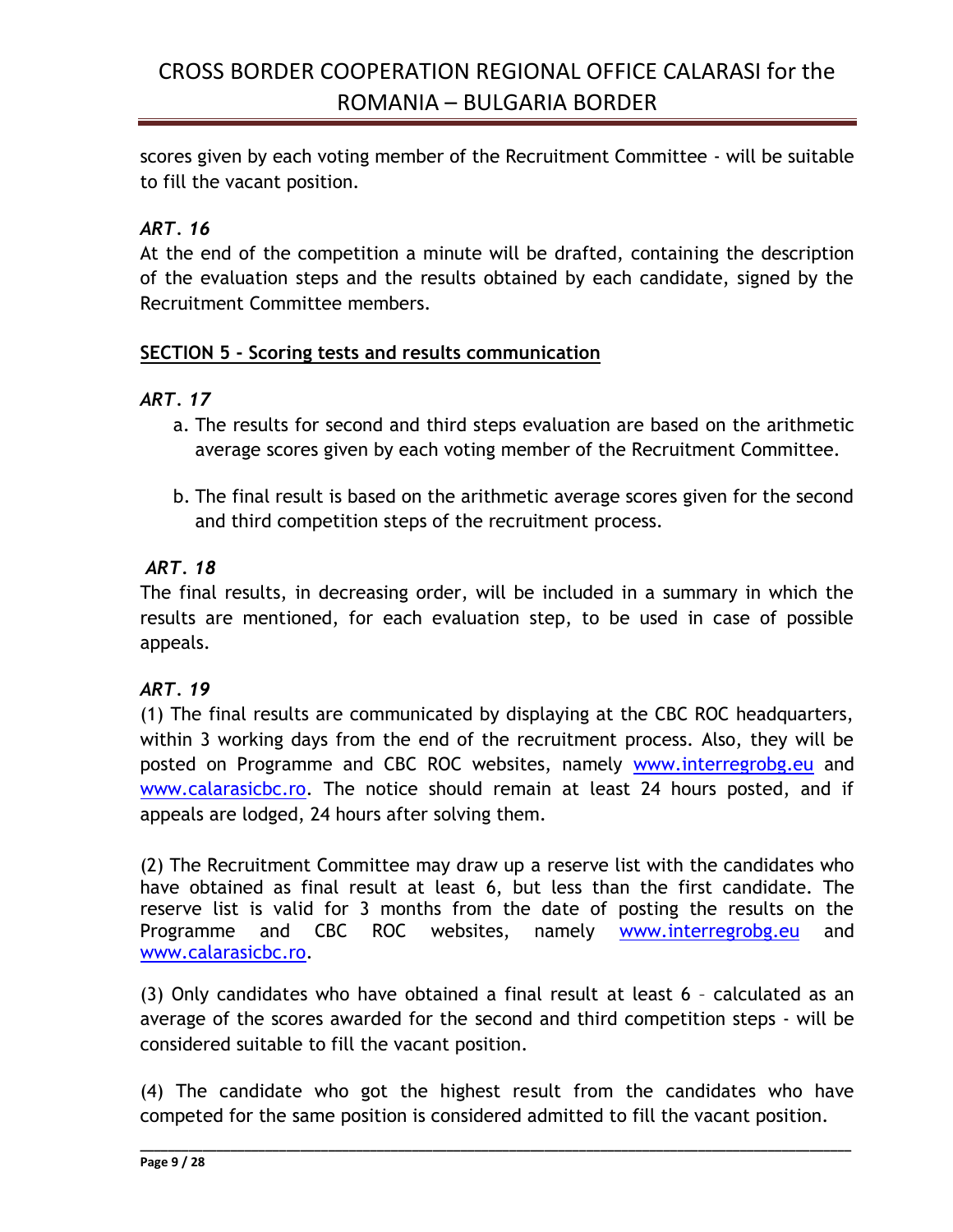(5) If there are equal results, the candidate who earned the highest score at the structured interview has priority.

(6) The candidates considered suitable for a vacant position, after finalising the recruitment process, must submit the copies and originals of diploma or other official degrees and if are issued in Bulgarian with a legalised translation in English and a criminal record (cazier judiciar/svidetelstvo za sydimost) if are issued in Bulgarian with a legalised translation in English.

(7) Within 5 working days after the final results have been communicated the admitted candidates should be present at the CBC ROC headquarters to sign the job offer confirming also the start date and the working conditions. Also, only in exceptional situations, given the current context of the coronavirus pandemic and as a measure of limiting the spread of COVID-19, the job offer could be communicated using the information and telecommunications technology.

(8) If the admitted candidate will not observe the provisions from art. 19 (7), it is considered to be a renouncement, therefore the position will be considered vacant.

(9) If the admitted candidate will accept the job offer, she/he must present in addition to documents mentioned at art. 19, paragraph (6), document that attest her/his work experience that was requested within the second annex of the recruitment process regulation (only if is the case). If the documents mentioned above are not complied with the data within the personal application (CV), she/he will be rejected.

(10) If the admitted candidate won`t accept the job offer or won`t comply with provisions of art.19 pargraph (7) and (9) or he will renounces, the Recruitment Committee could declare admitted the next candidate who have obtained the second highest score (the result must be at least 6 – calculated as an average of the scores awarded for the second and third competition steps) mentioned in the reserve list drawn up by the Recruitment Committee.

### **SECTION 6 - Appeals solving**

#### *ART. 20*

(1) After displaying the results, dissatisfied candidates may appeal, within 24 hours from the results display date at CBC ROC headquarters, under penalty of right decay.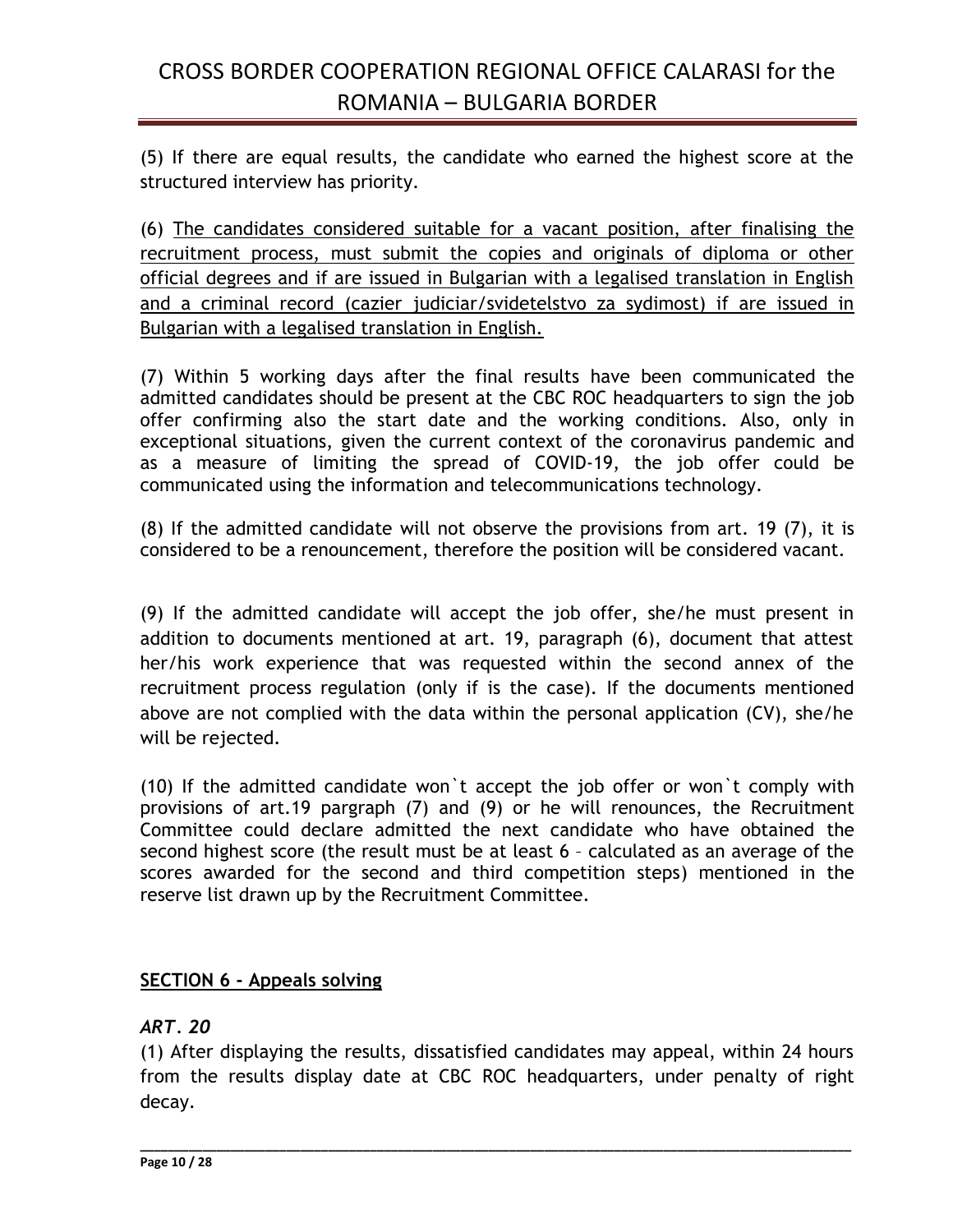(2) Candidates may challenge the results obtained only from their own test paper from the written test.

## *ART. 21*

The Committee for solving the appeals will analyse the minute's Annex and the minute prepared in terms provided by art. 4, point c) will give results for the written test and will approve the appeal by changing the final result if any discrepancy is identified.

## *ART. 22*

Appeal will be rejected in the following situations:

a) the analyse established that the result was granted according to the scores for each item within the written test;

b) the result given by the resolution of the appeals, is lower than the result of the Recruitment Committee.

c) the appeal was submitted in other conditions than that stipulated at Article 20 of this document.

## *ART. 23*

(1) Communication of appeal results is displayed at the CBC ROC headquarters, immediately after the solving of the appeals.

(2) The result granted after appeal remains final, and may be equal, less than or greater than the original result.

**\_\_\_\_\_\_\_\_\_\_\_\_\_\_\_\_\_\_\_\_\_\_\_\_\_\_\_\_\_\_\_\_\_\_\_\_\_\_\_\_\_\_\_\_\_\_\_\_\_\_\_\_\_\_\_\_\_\_\_\_\_\_\_\_\_\_\_\_\_\_\_\_\_\_\_\_\_\_\_\_\_\_\_\_\_\_\_\_\_\_\_\_\_\_\_\_\_\_\_\_\_\_**

## *ART. 24*

In case of appeal refusal, the candidate can address the law court.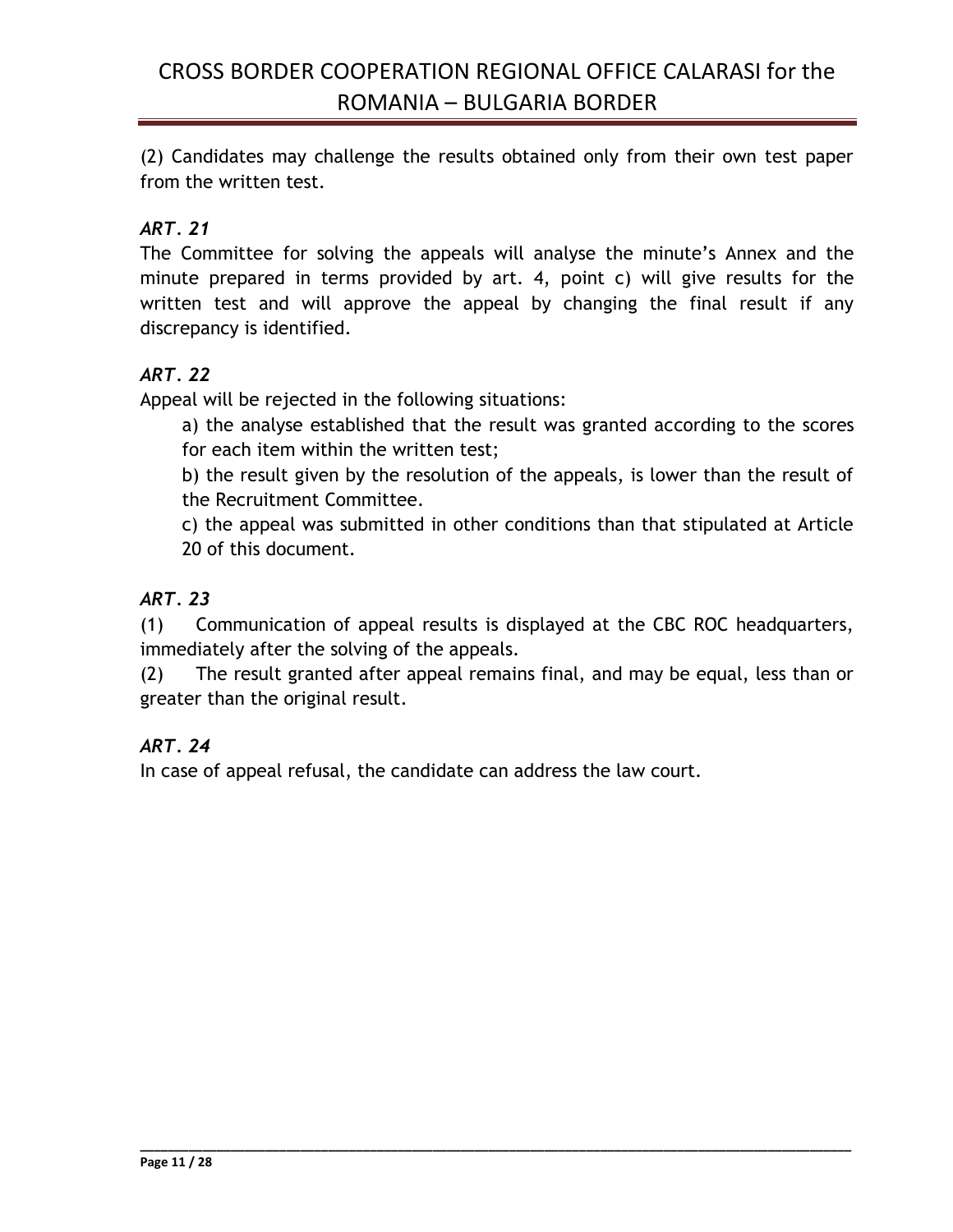**Annex 1.a**

### **Bibliography:**

### **PROJECT MANAGER (codes: MPCH01 and MPCH02) –3 positions**

- 1) INTERREG V-A Romania Bulgaria Programme
- 2) REGULATION (EU) No 1299/2013 OF THE EUROPEAN PARLIAMENT AND OF THE COUNCIL of 17 December 2013 on specific provisions for the support from the European Regional Development Fund to the European territorial cooperation goal.
- 3) REGULATION (EU) No 1303/2013 OF THE EUROPEAN PARLIAMENT AND OF THE COUNCIL of 17 December 2013 laying down common provisions on the European Regional Development Fund, the European Social Fund, the Cohesion Fund, the European Agricultural Fund for Rural Development and the European Maritime and Fisheries Fund and laying down general provisions on the European Regional Development Fund, the European Social Fund, the Cohesion Fund and the European Maritime and Fisheries Fund and repealing Council Regulation (EC) No 1083/2006
- 4) Project implementation manual for projects financed under INTERREG V-A Romania-Bulgaria (revision 11, edition 1).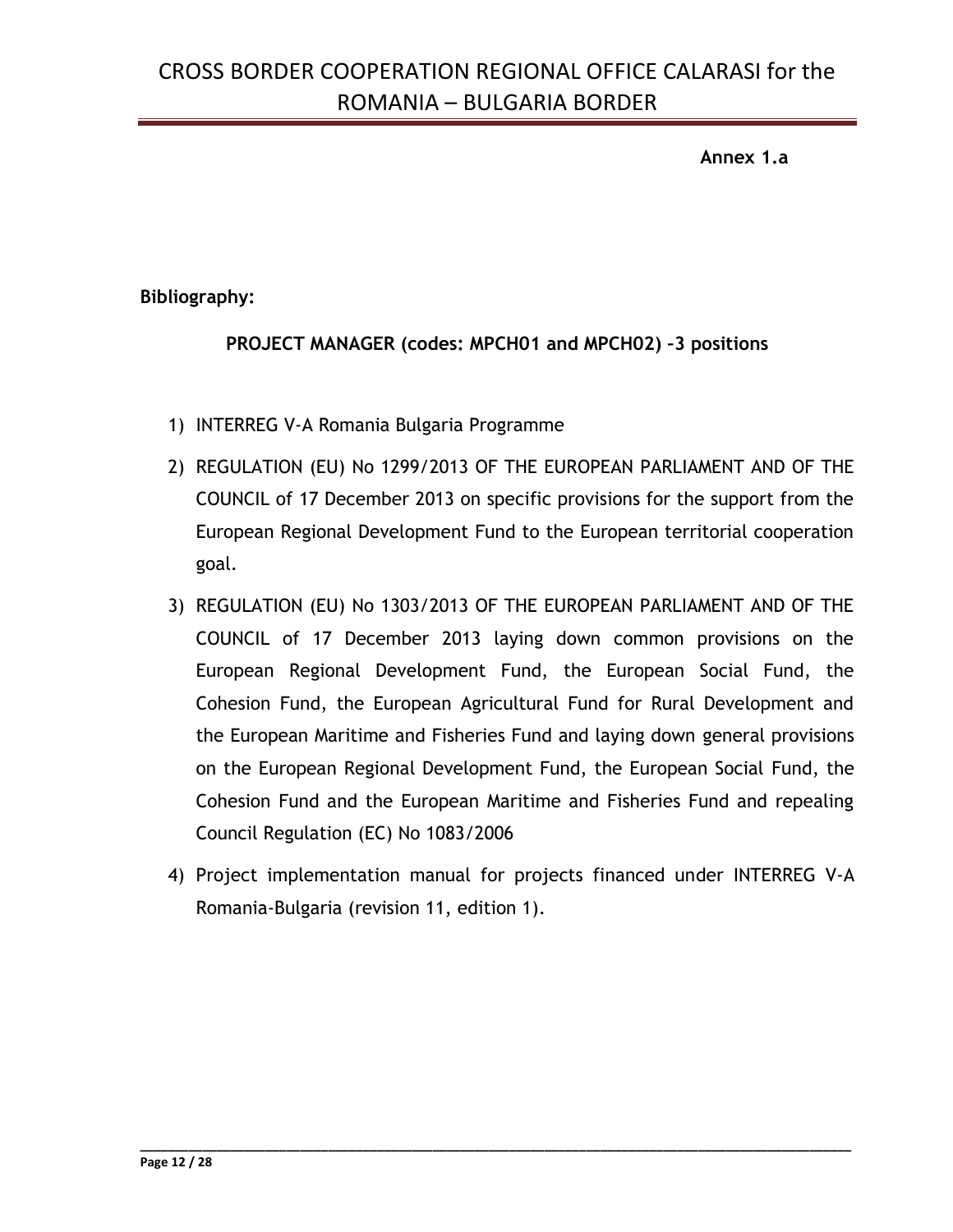**Annex 1.b**

### **Bibliography:**

### **Financial Expert (code: FECH) – 3 positions**

- 1) INTERREG V-A Romania Bulgaria Programme
- 2) REGULATION (EU) No 1299/2013 OF THE EUROPEAN PARLIAMENT AND OF THE COUNCIL of 17 December 2013 on specific provisions for the support from the European Regional Development Fund to the European territorial cooperation goal.
- 3) REGULATION (EU) No 1303/2013 OF THE EUROPEAN PARLIAMENT AND OF THE COUNCIL of 17 December 2013 laying down common provisions on the European Regional Development Fund, the European Social Fund, the Cohesion Fund, the European Agricultural Fund for Rural Development and the European Maritime and Fisheries Fund and laying down general provisions on the European Regional Development Fund, the European Social Fund, the Cohesion Fund and the European Maritime and Fisheries Fund and repealing Council Regulation (EC) No 1083/2006
- 4) COMMISSION DELEGATED REGULATION (EU) No 481/2014 of 4 March 2014 supplementing Regulation (EU) No 1299/2013 of the European Parliament and of the Council with regard to specific rules on eligibility of expenditure for cooperation programmes, amended by Commission Delegated Regulation (EU) 2019/693 of 7 February 2019;
- 5) LIST OF ELIGIBLE EXPENDITURES for INTERREG V-A ROMANIA-BULGARIA PROGRAMME applicable to Priority axis 1-5
- 6) Project implementation manual for projects financed under INTERREG V-A Romania-Bulgaria (revision 11, edition 1).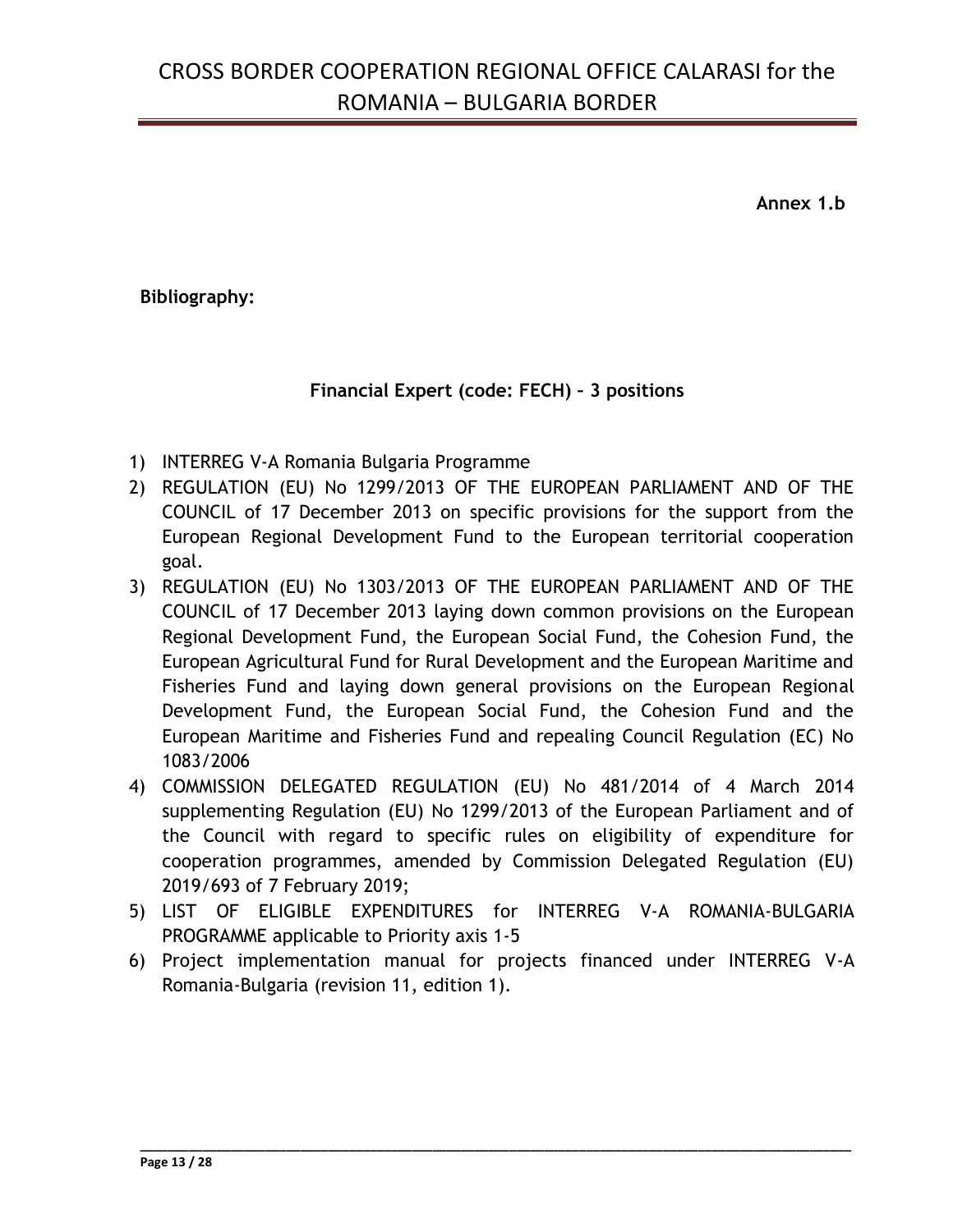**Annex 1.c**

**Bibliography:**

### **Contracting Expert (codes: CECH01 and CECH02) – 2 positions**

- 1. INTERREG V-A Romania Bulgaria Programme;
- 2. REGULATION (EU) No 1299/2013 OF THE EUROPEAN PARLIAMENT AND OF THE COUNCIL of 17 December 2013 on specific provisions for the support from the European Regional Development Fund to the European territorial cooperation goal;
- 3. REGULATION (EU) No 1303/2013 OF THE EUROPEAN PARLIAMENT AND OF THE COUNCIL of 17 December 2013 laying down common provisions on the European Regional Development Fund, the European Social Fund, the Cohesion Fund, the European Agricultural Fund for Rural Development and the European Maritime and Fisheries Fund and laying down general provisions on the European Regional Development Fund, the European Social Fund, the Cohesion Fund and the European Maritime and Fisheries Fund and repealing Council Regulation (EC) No 1083/2006;
- 4. Project implementation manual for projects financed under INTERREG V-A Romania-Bulgaria (revision 11, edition 1).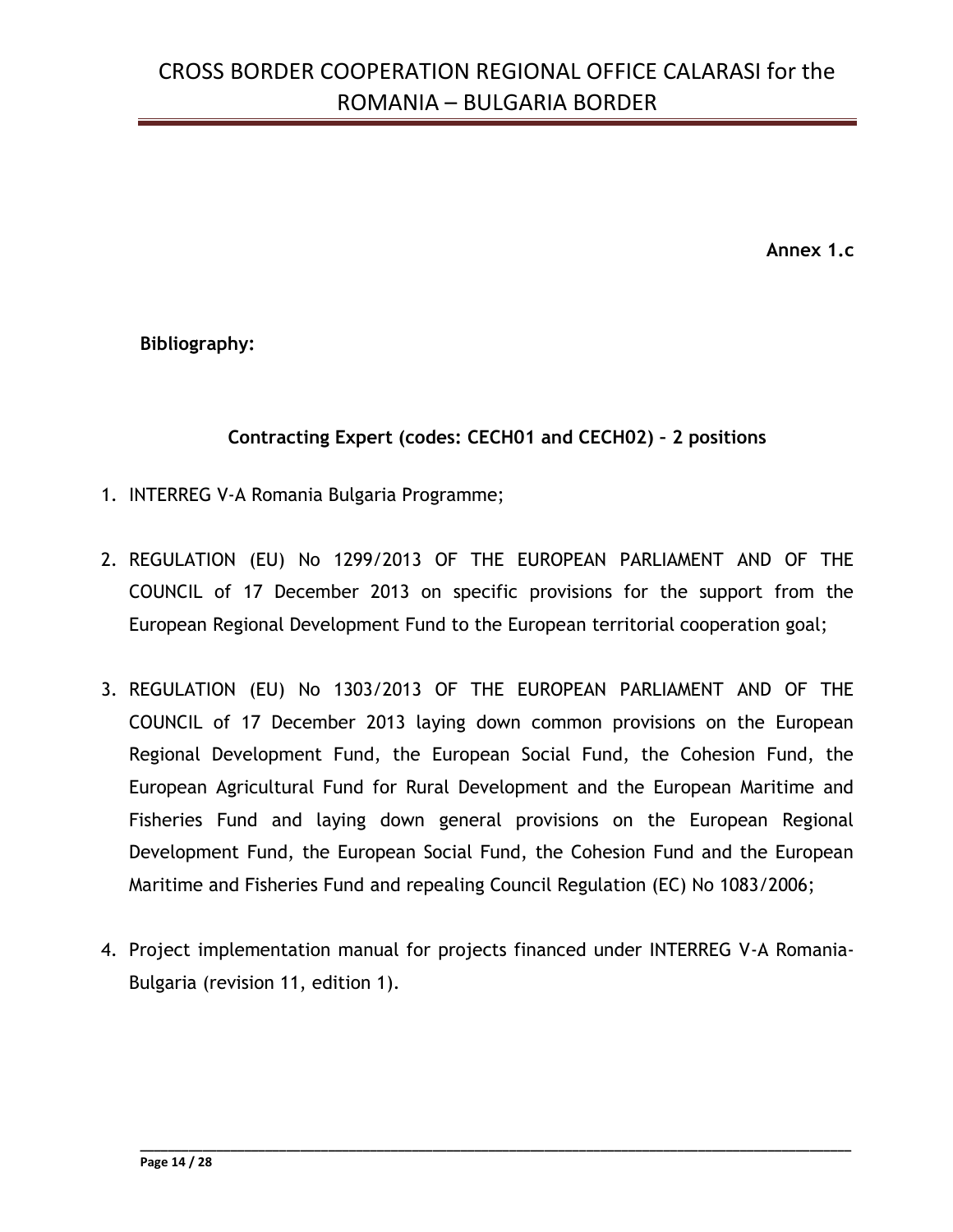**Bibliography: Annex 1.c**

### **Information and Promotion Expert (code: IPECH)**

1. INTERREG V-A Romania - Bulgaria Programme

2. REGULATION (EU) No 1299/2013 OF THE EUROPEAN PARLIAMENT AND OF THE COUNCIL of 17 December 2013 on specific provisions for the support from the European Regional Development Fund to the European territorial cooperation goal.

3. REGULATION (EU) No 1303/2013 OF THE EUROPEAN PARLIAMENT AND OF THE COUNCIL of 17 December 2013 laying down common provisions on the European Regional Development Fund, the European Social Fund, the Cohesion Fund, the European Agricultural Fund for Rural Development and the European Maritime and Fisheries Fund and laying down general provisions on the European Regional Development Fund, the European Social Fund, the Cohesion Fund and the European Maritime and Fisheries Fund and repealing Council Regulation (EC) No 1083/2006

4. Commission Delegated Regulation (EU) No 481/2014 of 4 March 2014 supplementing Regulation (EU) No 1299/2013 of the European Parliament and of the Council with regard to specific rules on eligibility of expenditure for cooperation programmes

**\_\_\_\_\_\_\_\_\_\_\_\_\_\_\_\_\_\_\_\_\_\_\_\_\_\_\_\_\_\_\_\_\_\_\_\_\_\_\_\_\_\_\_\_\_\_\_\_\_\_\_\_\_\_\_\_\_\_\_\_\_\_\_\_\_\_\_\_\_\_\_\_\_\_\_\_\_\_\_\_\_\_\_\_\_\_\_\_\_\_\_\_\_\_\_\_\_\_\_\_\_\_**

5. Visual Identity Manual for Interreg V-A Romania-Bulgaria Programme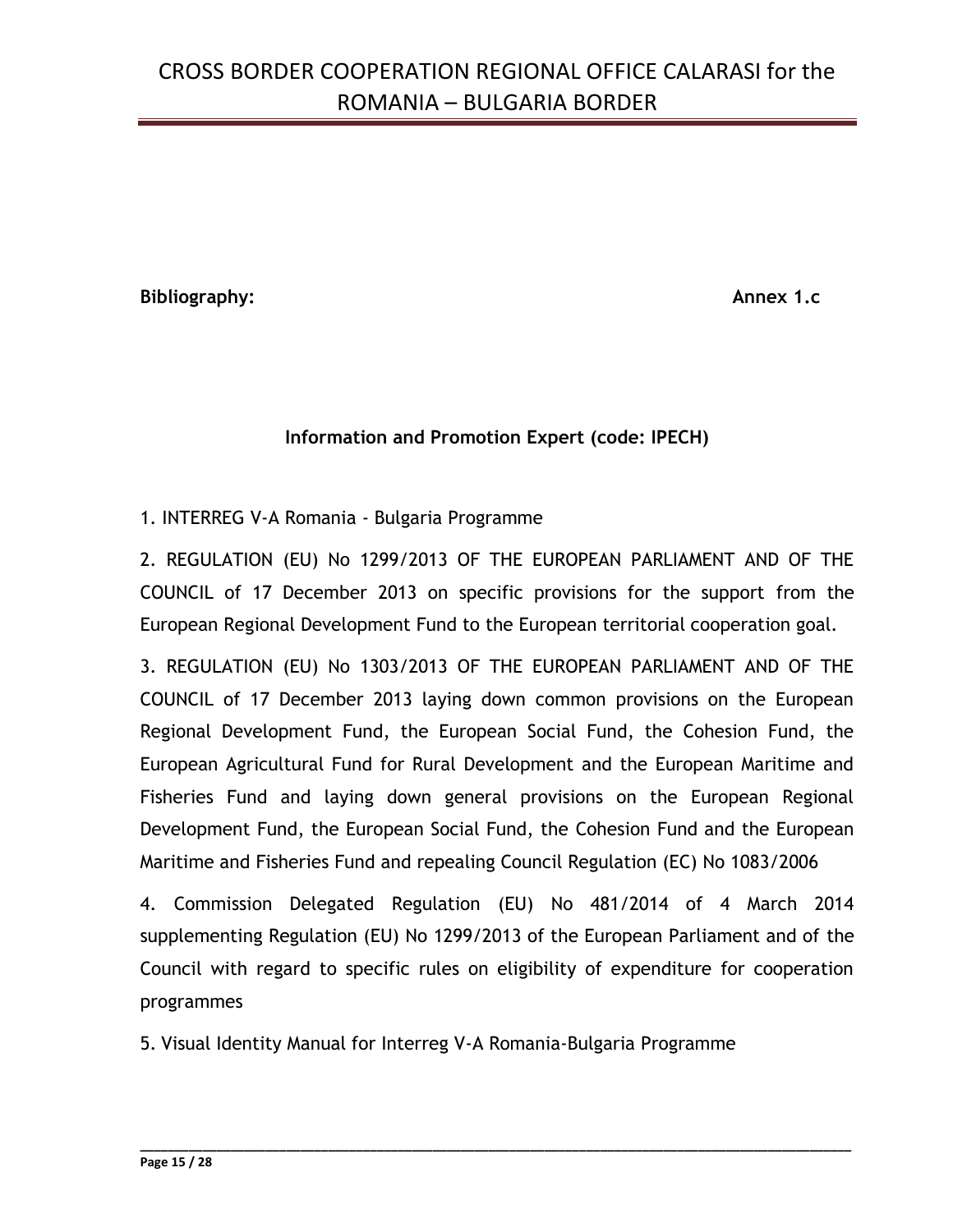**Annex 2.a**

### **Project Manager (code: MPCH01) - 2 positions**

### **CONDITIONS FOR PARTICIPATION**

1) Higher education, university degree preferably in fields related to the programmes' priorities (public administration, law, economics, engineering, etc.);

- 2) In depth knowledge of Romanian language;
- 3) Good computer skills: MS Office and Internet;
- 4) Good level of English language (written, reading, speaking)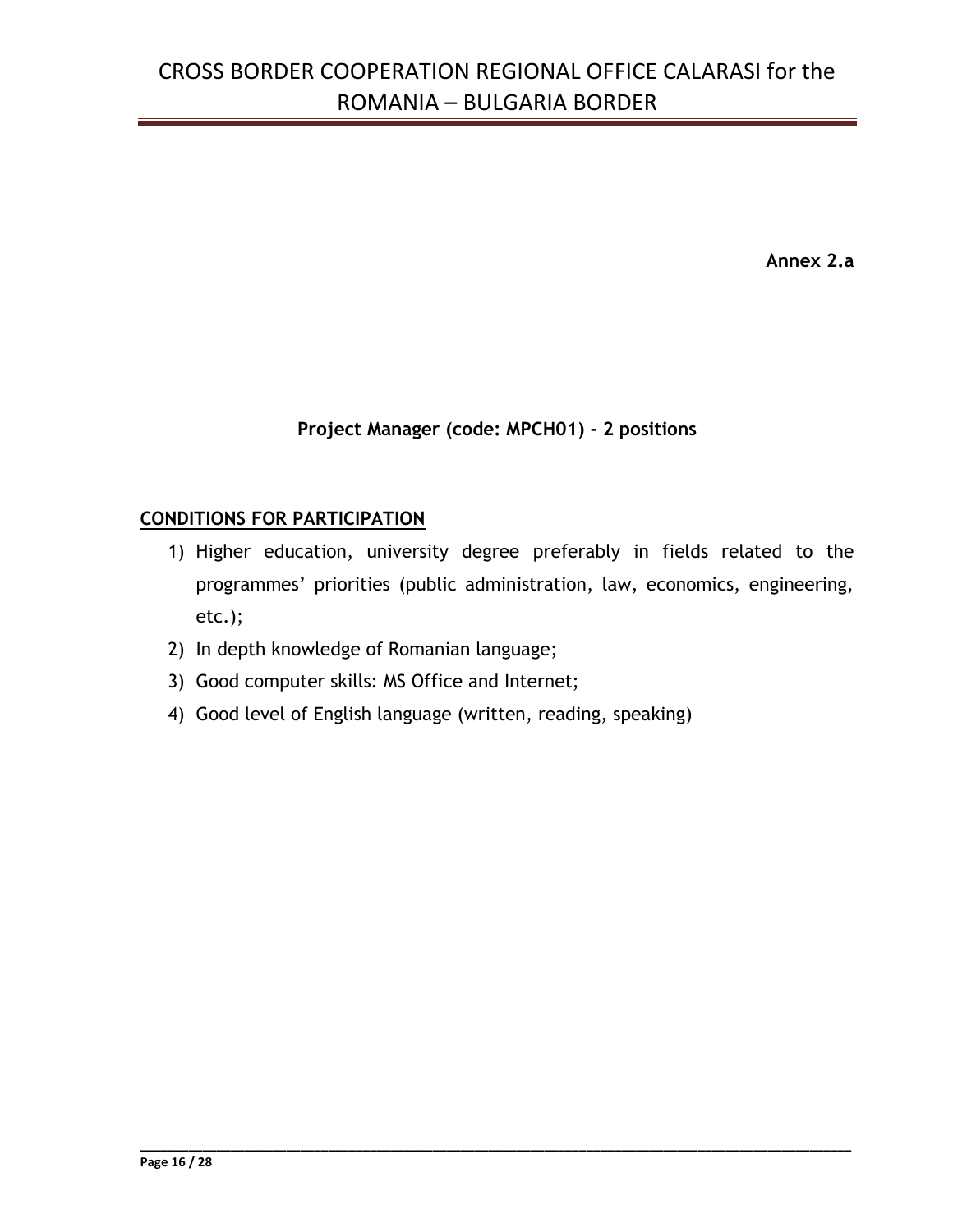**Annex 2.b**

### **Project Manager (code: MPCH02) - 1 position**

### **CONDITIONS FOR PARTICIPATION**

1) Higher education, university degree preferably in fields related to the programmes' priorities (public administration, law, economics, engineering, etc.);

- 2) In depth knowledge of Bulgarian language;
- 3) Good computer skills: MS Office and Internet;
- 4) Good level of English language (written, reading, speaking)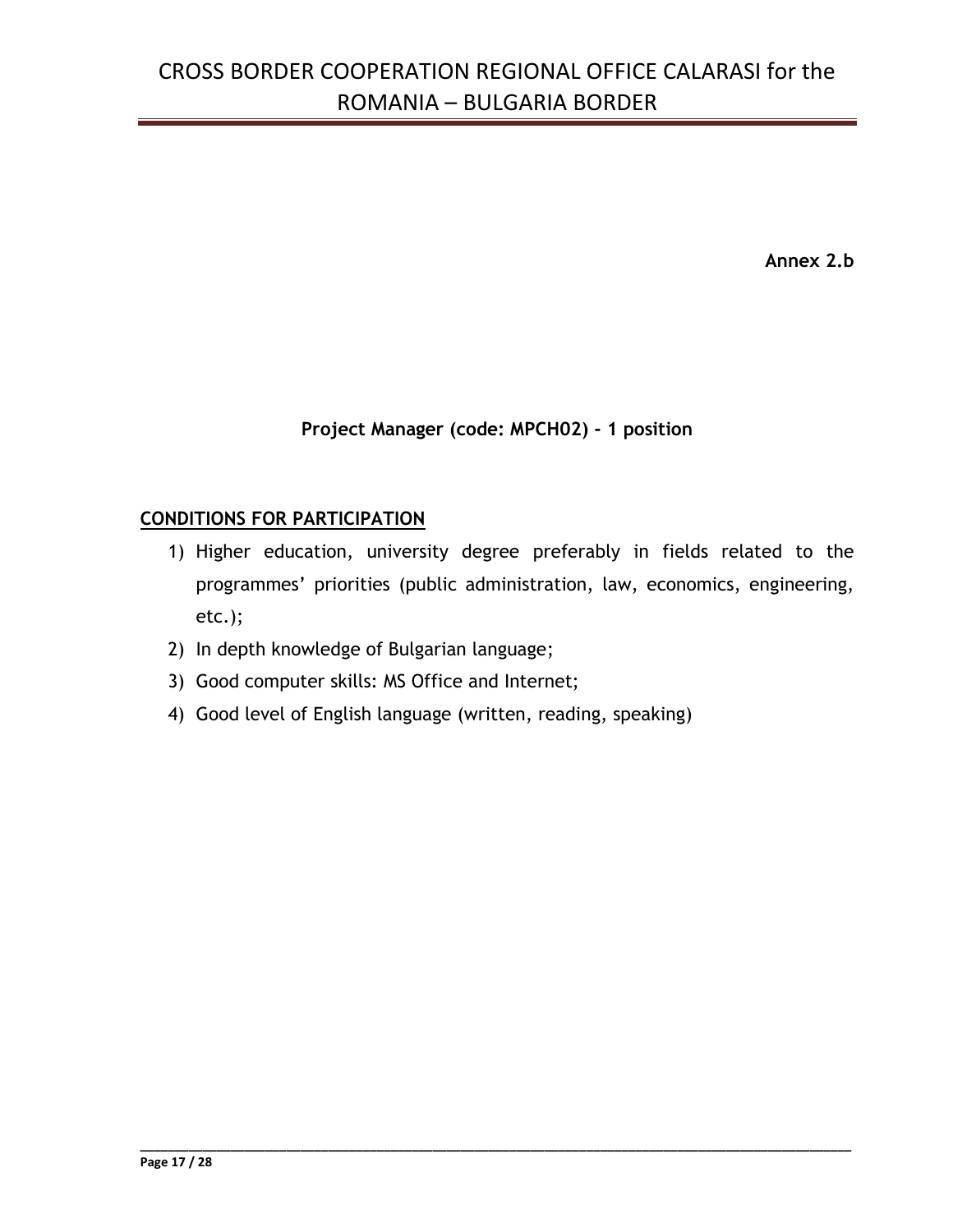**Annex 2.c**

### **Financial expert (code: FECH) - 3 positions**

**\_\_\_\_\_\_\_\_\_\_\_\_\_\_\_\_\_\_\_\_\_\_\_\_\_\_\_\_\_\_\_\_\_\_\_\_\_\_\_\_\_\_\_\_\_\_\_\_\_\_\_\_\_\_\_\_\_\_\_\_\_\_\_\_\_\_\_\_\_\_\_\_\_\_\_\_\_\_\_\_\_\_\_\_\_\_\_\_\_\_\_\_\_\_\_\_\_\_\_\_\_\_**

#### **CONDITIONS FOR PARTICIPATION**

- 1) Higher education, university degree (in economics related fields);
- 2) In depth knowledge of Romanian language;
- 3) Good computer skills: MS Office and Internet;
- 4) Good level of English language (written, reading, speaking)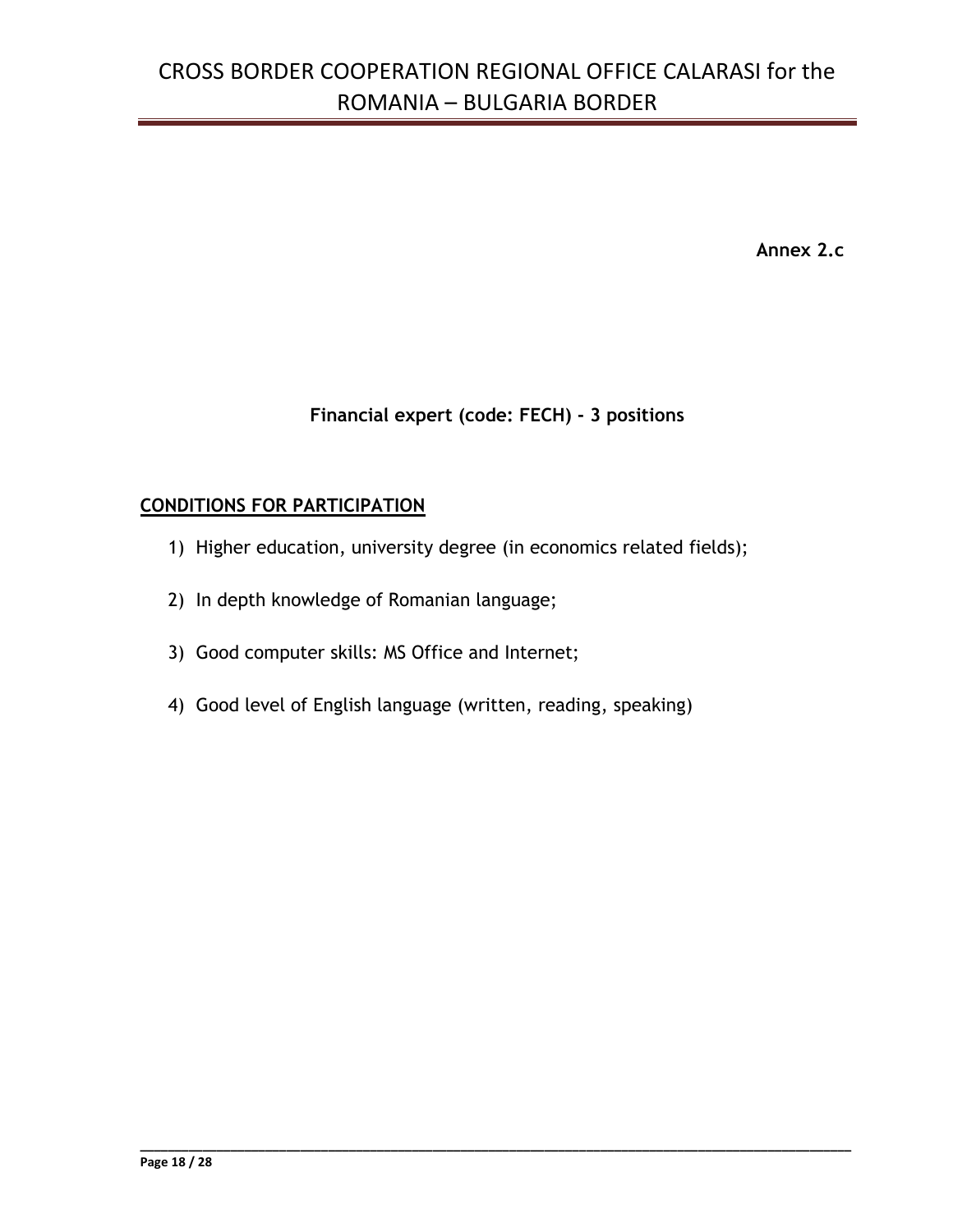**Annex 2.d**

### **Contracting Expert (code: CECH01) – 1 positions**

### **CONDITIONS FOR PARTICIPATION**

1. Higher education, university degree preferably in fields related to the programmes' priorities (public administration, law, economics, engineering, etc.).

- 2. In depth knowledge of Romanian language;
- 3. Good computer skills: MS Office and Internet;
- 4. Good level of English language (written, reading, speaking)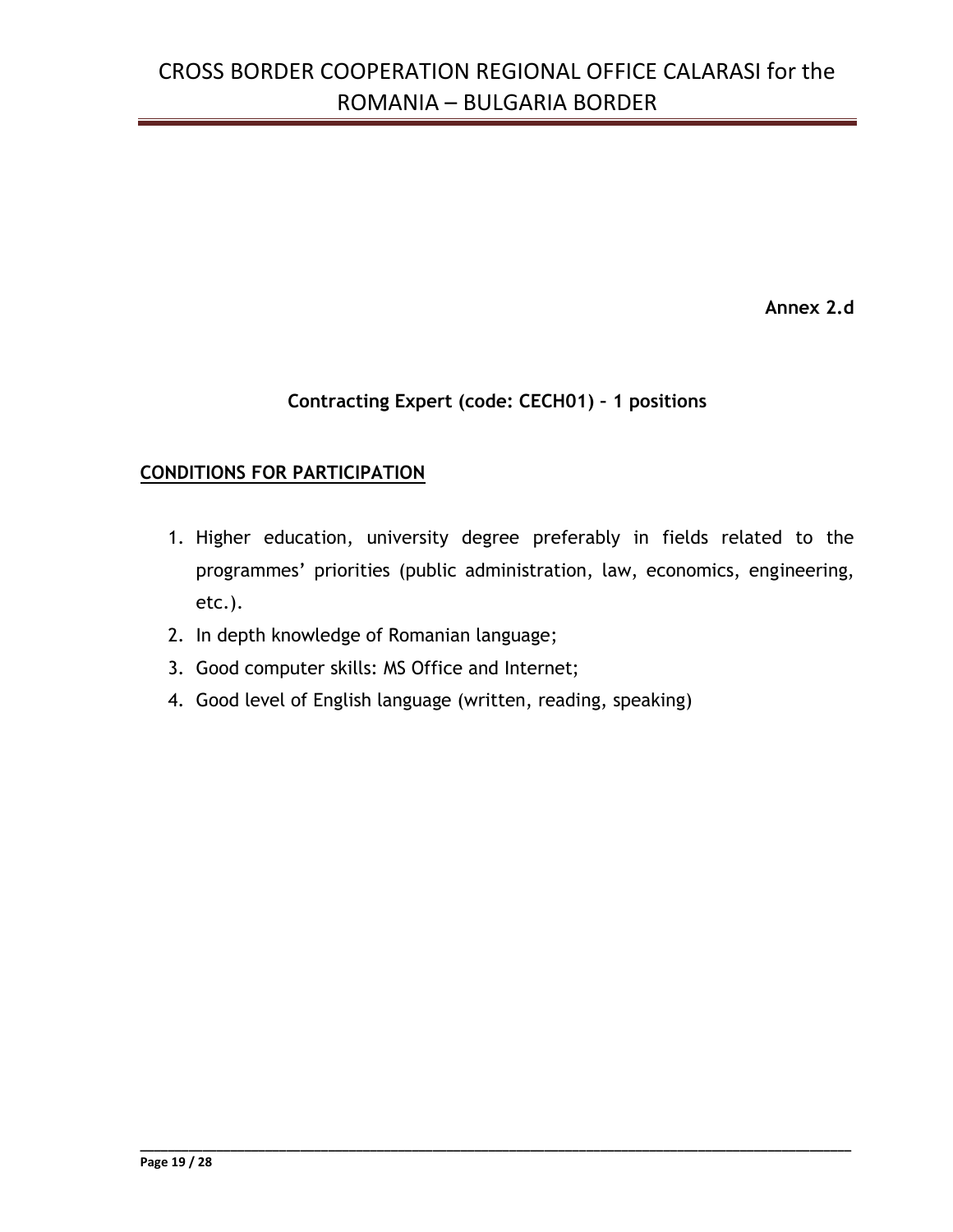**Annex 2.e**

## **Contracting Expert (code: CECH02) – 1 position**

#### **CONDITIONS FOR PARTICIPATION**

1. Higher education, university degree preferably in fields related to the programmes' priorities (public administration, law, economics, engineering, etc.).

- 2. In depth knowledge of Bulgarian language;
- 3. Good computer skills: MS Office and Internet;
- 4. Good level of English language (written, reading, speaking)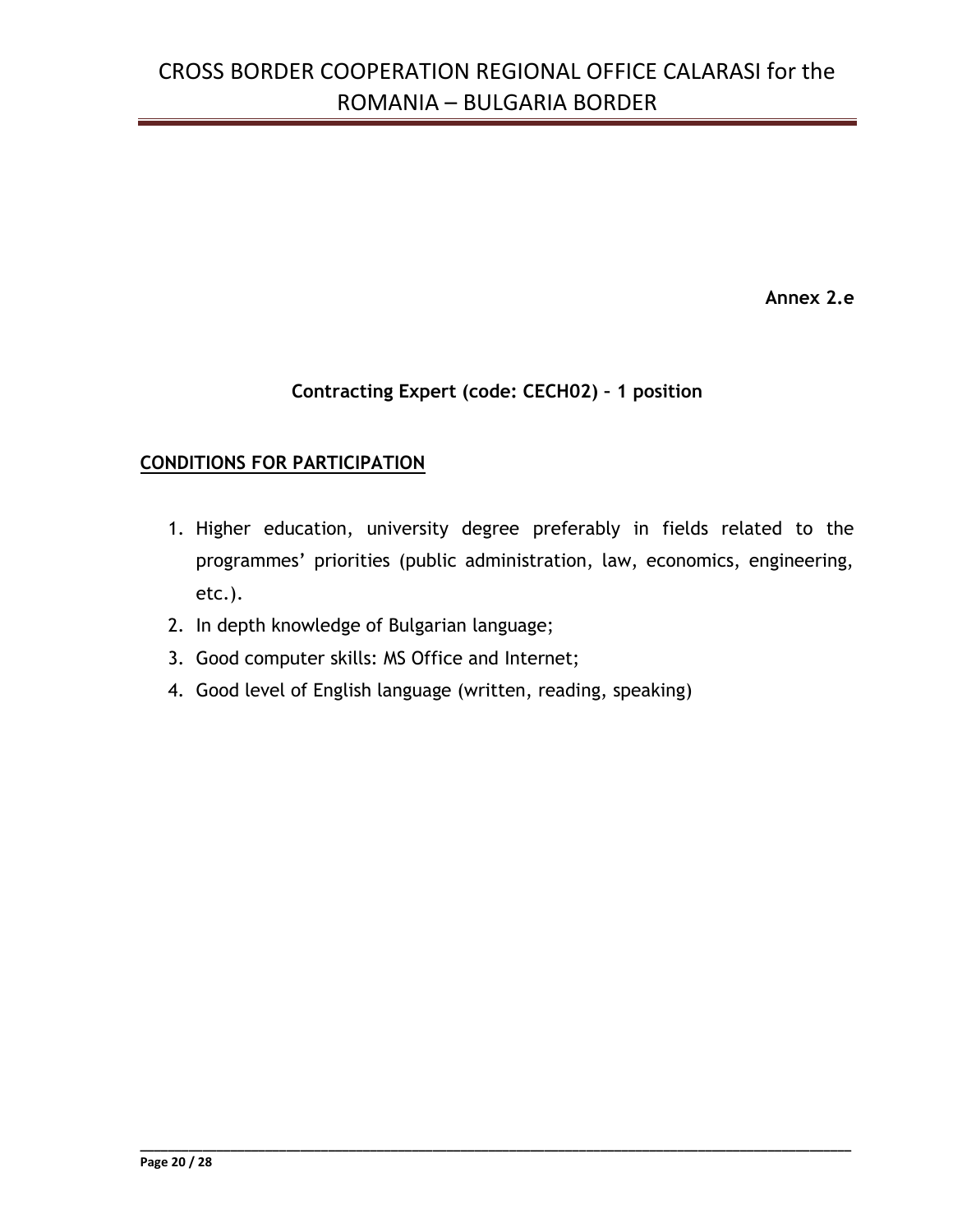**Annex 2.f**

## **Information and Promotion Expert (code: IPECH) - 1 position**

### **CONDITIONS FOR PARTICIPATION**

- 1. Higher education, university degree, preferably in the field of communication/publicity activities, social and human sciences, administrative, public administration, law, etc.
- 2. In depth knowledge of Romanian language;
- 3. Good computer skills: MS Office, Corel and Internet;
- 4. Good level of English language (written, reading, speaking)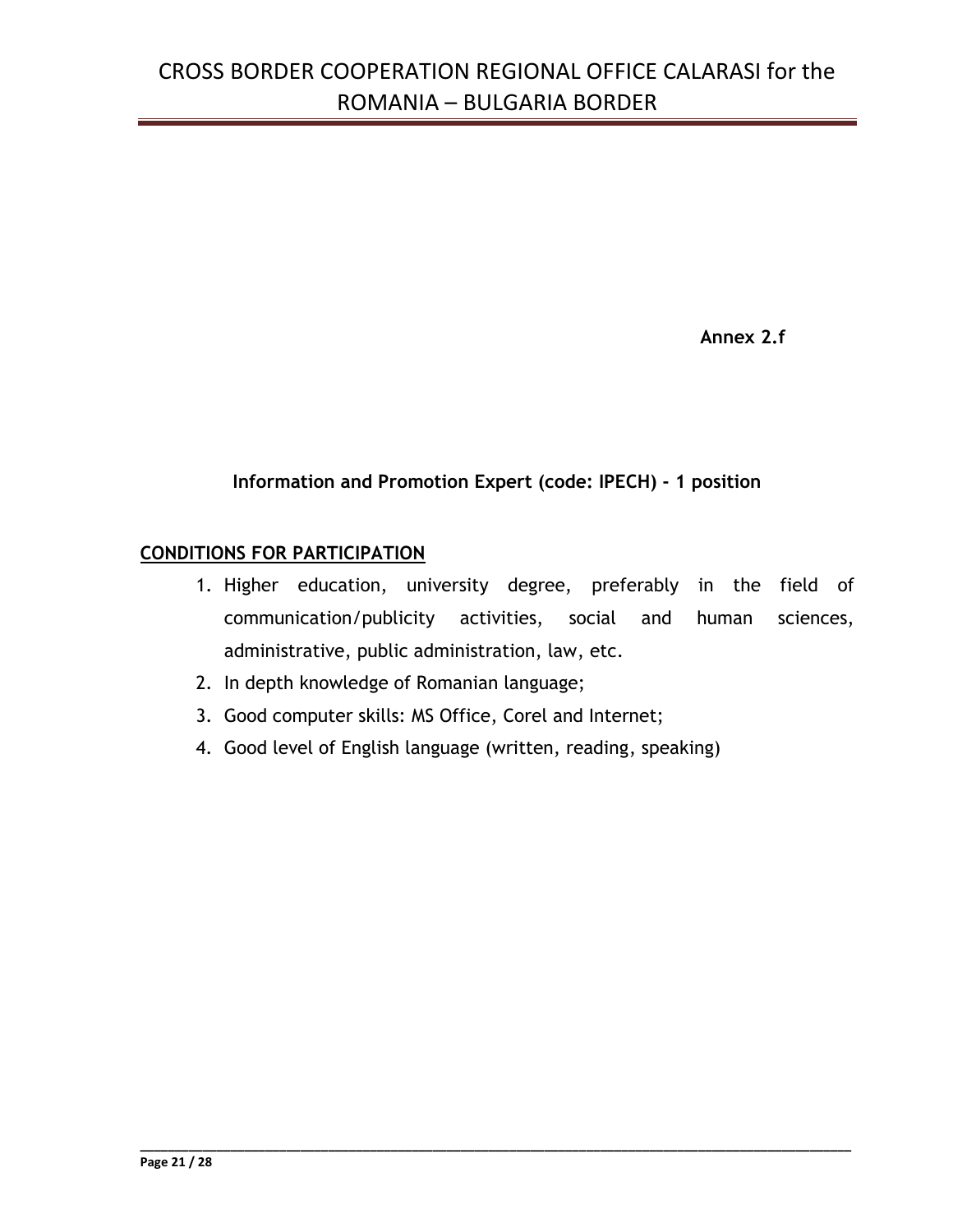**Annex 3.a**

| <b>Position name:</b>  | Project manager (code: MPCH01 and MPCH02) |
|------------------------|-------------------------------------------|
| <b>Position level:</b> | Execution                                 |
| Department:            | Joint Secretariats General Department     |
| Unit:                  | Projects Management                       |

#### **Indicative main Tasks of the Project Manager:**

- a) To provide support and advice for the contracted projects to the project beneficiaries in accordance with the internal procedures in force;
- b) To administratively check the projects reports submitted by all beneficiaries in accordance with the internal procedures in force (on line or offline the e-MS system), including the verification of the achievement of the project objectives, results and the reach of indicators according to the financing contracts;
- c) To carry out on the spot monitoring visits according with the internal procedures in force;
- d) To introduce and verify data introduced in the management electronic systems used by the Programmes according to his/her limit of competence and provisions of the procedures in force;
- e) To check the beneficiary requests for modification of the contracts according to internal procedures in force;
- f) To keep records of all documents related to the progress of projects in this domain and to submit the documentation for archiving in accordance with archiving procedure;
- g) To carry out analyses, studies and specific works within the institution and to participate and contribute to project seminars, conferences, meetings of Monitoring Committee or other management structures of the Programme, as appropriate;
- h) Provides the necessary documents for the preparation of the 2021+ programming period;
- i) To ensure the confidentiality of all data regarding the activity performed;
- j) May participate to the AWG, complaint panel groups, contracting process, during the overloaded working periods, based on the Head of JS decision, under the condition to further observe the separation of functions.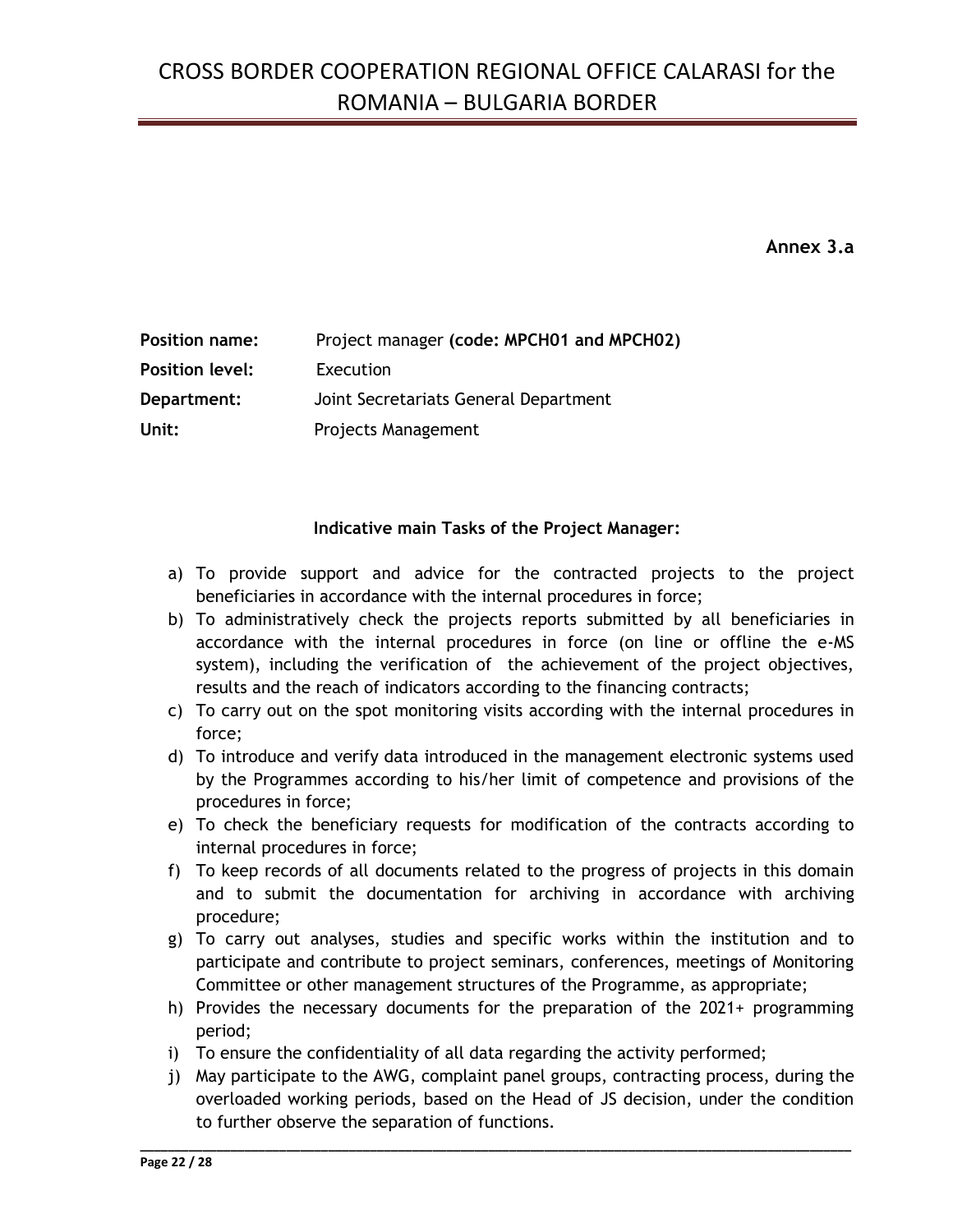k) Other tasks delegated by Executive Director/ Head of JS/Head of Unit.

**Annex 3.b**

| <b>Position name:</b>  | Financial expert (code: FECH)         |
|------------------------|---------------------------------------|
| <b>Position level:</b> | Execution                             |
| Department:            | Joint Secretariats General Department |
| Unit:                  | <b>Financial Management</b>           |

#### **Indicative main tasks of the Financial Expert:**

- a) To provide support and advice to project beneficiaries concerning eligibility of expenditure, reimbursement claims and financial reporting;
- b) To collect and to review financial reports submitted by the lead beneficiaries;
- c) To report to programmes structures on financial progress of the projects;
- d) To verify grant beneficiaries financial reports according to procedures in force;
- e) To request clarifications, information and additional documents from the beneficiaries or controllers in order to process project reports or to beneficiaries in case of requests for modification of the subsidy contracts;
- f) To introduce and verify data introduced in the management electronic systems used by the Programmes according to his/her limit of competence and provisions of the procedures in force;
- g) To provide appropriate input to the programmes monitoring system, in order to allow financial monitoring at programmes level;
- h) To ensure the confidentiality of all data regarding the activity performed;
- i) To carry out on the spot monitoring visits;
- j) To identify the problems regarding project implementation and make recommendations for their prevention or correction;
- k) To propose revision of Project Implementation Manual when the case;
- l) To alert the risk officer of JS regarding all potential risks identified during the performance of their activity;
- m) To alert the irregularities officer regarding all suspicions of irregularity identified during the performance of their activity;
- n) Participates at the events organized within the Cross-border Cooperation Programme Romania-Bulgaria 2007-2013, Interreg V-A Romania-Bulgaria programmes or the events for preparing the 2021+ programming period;
- o) May participate to the AWG, complaint panel groups, contracting process, during the overloaded working periods, based on the Head of JS decision, under the condition to further observe the separation of functions.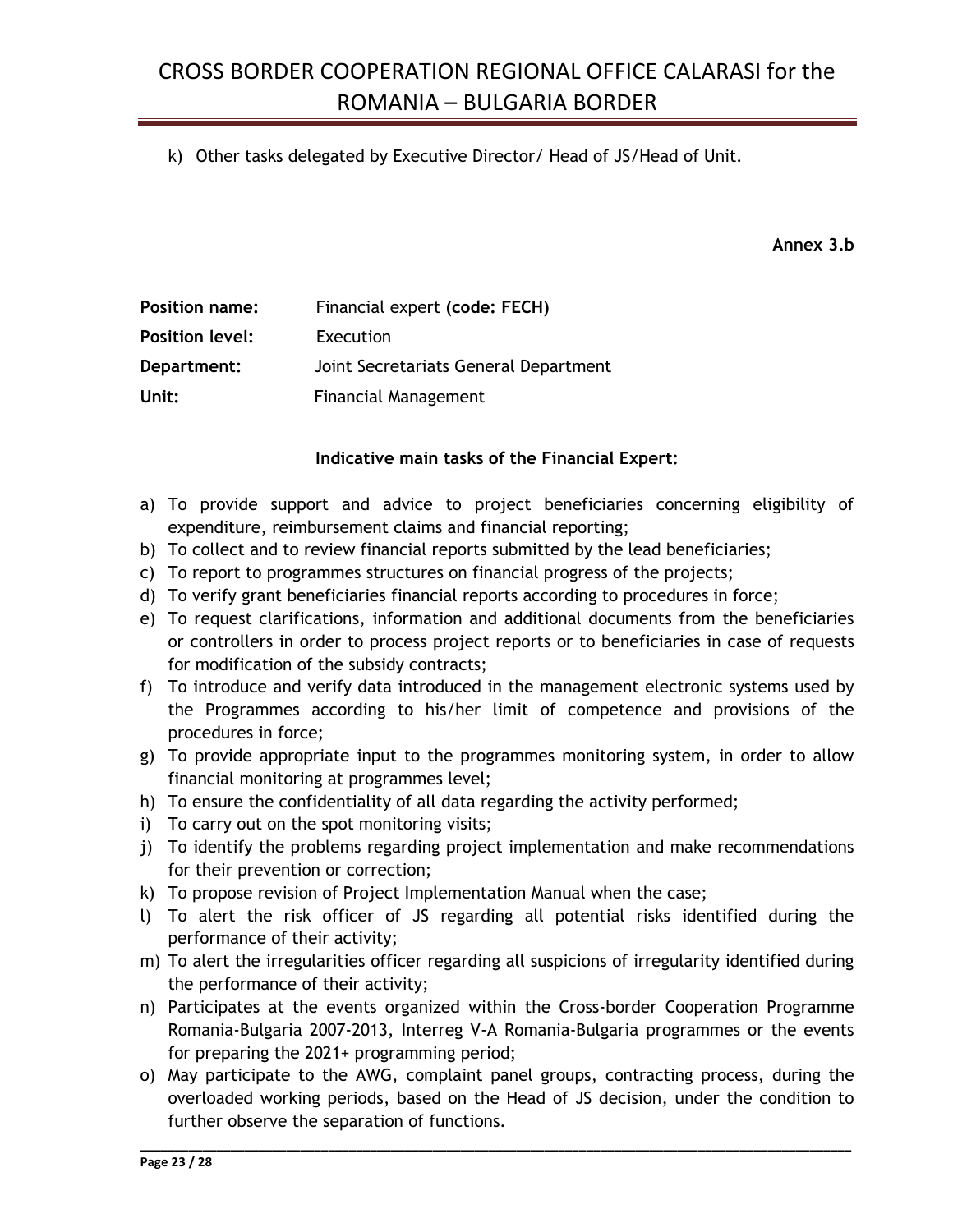#### p) Other tasks delegated by Executive Director/ Head of JS/Head of Unit

**Annex 3.c**

| <b>Position name:</b>  | Contracting Expert (codes: CECH01 and CECH02) |
|------------------------|-----------------------------------------------|
| <b>Position level:</b> | Execution                                     |
| Department:            | Joint Secretariats General Department         |
| Unit:                  | <b>Contracting Office</b>                     |

#### **Indicative main Tasks of the Contracting Expert:**

- a. To notify the beneficiaries regarding the on-spot visits and to request all the necessary documents for contracting (eligibility, property, etc.);
- b. To prepare the preliminary documentation for the on-spot visit;
- c. To carry out on-spot pre-contracting visits, at all the project beneficiaries and Lead Beneficiaries and to assure the check of the correct and complete filling in of all the documents presented by the beneficiary, necessary for contracting, the check of the location where the project subject to financing will be implemented;
- d. To elaborate, complete and sign the on-site visit reports and distribute it to all interested parties;
- e. To request clarifications, information and additional documents from the beneficiaries, in case he/she notices disparities between the sent/presented documents;
- f. To ensure the confidentiality of all data regarding the activity performed;
- g. To appreciate if there is a reason not to finance a project, in which case he/she drafts a reject proposal;
- h. To prepare and send to the MA the financing contracts after performing the on-spot visits/the receipt of the response to the request for clarifications from the beneficiary and after the verifications;
- i. To introduce and verify data introduced in the management electronic systems used by the Programmes according to his/her limit of competence and provisions of the procedures in force.
- j. To inform the MC, JSC regarding the contract modification requests and, after the approval/rejection of the contract modification by JS, to propose to the MA the modification of the financing contract;
- k. To send to the MA the "Notification of contract modification" submitted by the beneficiary together with the necessary supporting documents;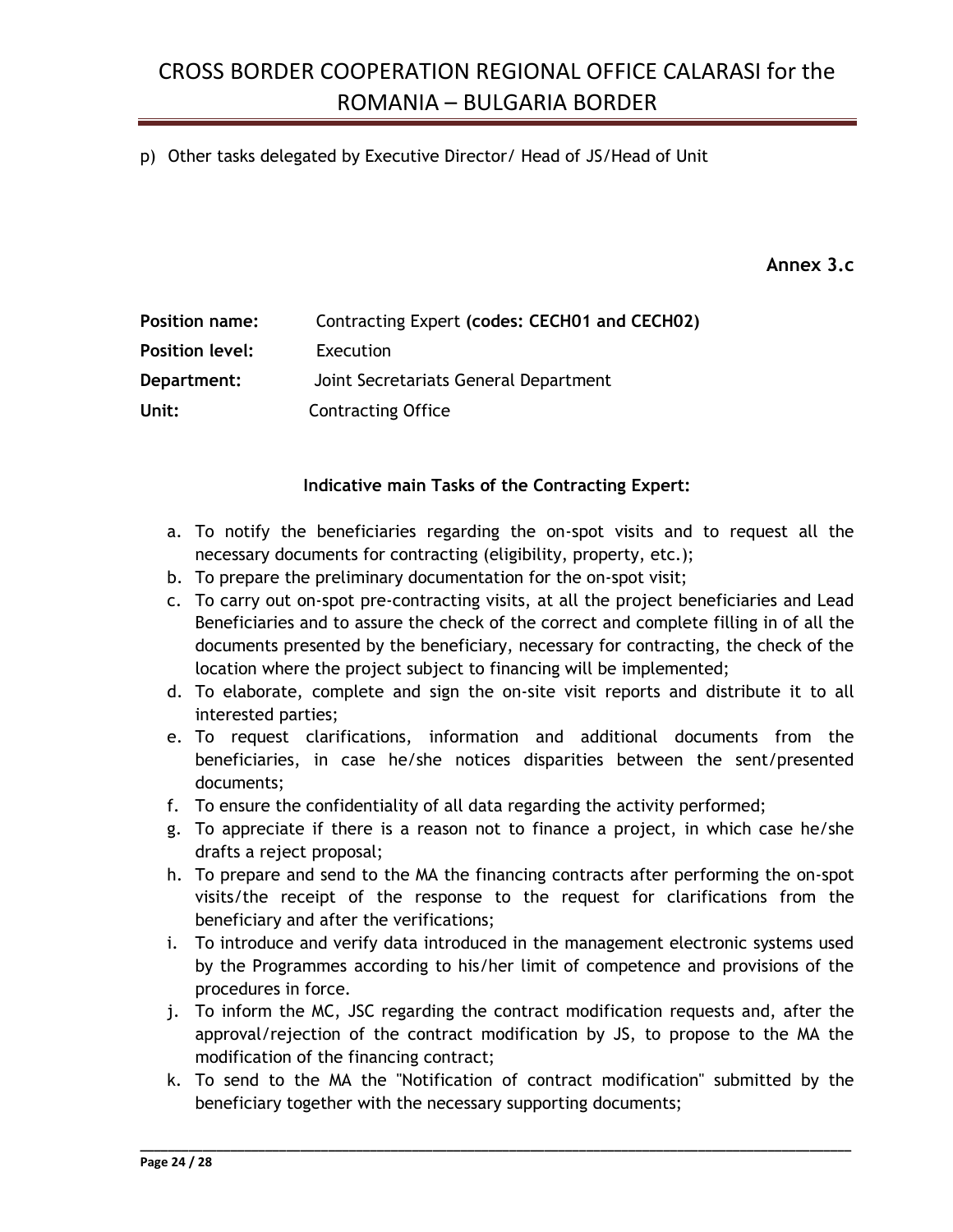- l. To provide support and advice to project beneficiaries on all financing contracts for the projects financed within Interreg V-A Romania-Bulgaria, during the contracting process;
- m. To prepare Joint Monitoring Committee/Monitoring Committee decisions regarding to programmes contracting issues;
- n. May participate to the AWG, complaint panel groups, contracting process, during the overloaded working periods, based on the Head of JS decision, under the condition to further observe the separation of functions.

**\_\_\_\_\_\_\_\_\_\_\_\_\_\_\_\_\_\_\_\_\_\_\_\_\_\_\_\_\_\_\_\_\_\_\_\_\_\_\_\_\_\_\_\_\_\_\_\_\_\_\_\_\_\_\_\_\_\_\_\_\_\_\_\_\_\_\_\_\_\_\_\_\_\_\_\_\_\_\_\_\_\_\_\_\_\_\_\_\_\_\_\_\_\_\_\_\_\_\_\_\_\_**

o. Other tasks delegated by Executive Director/ Head of JS/Head of Unit.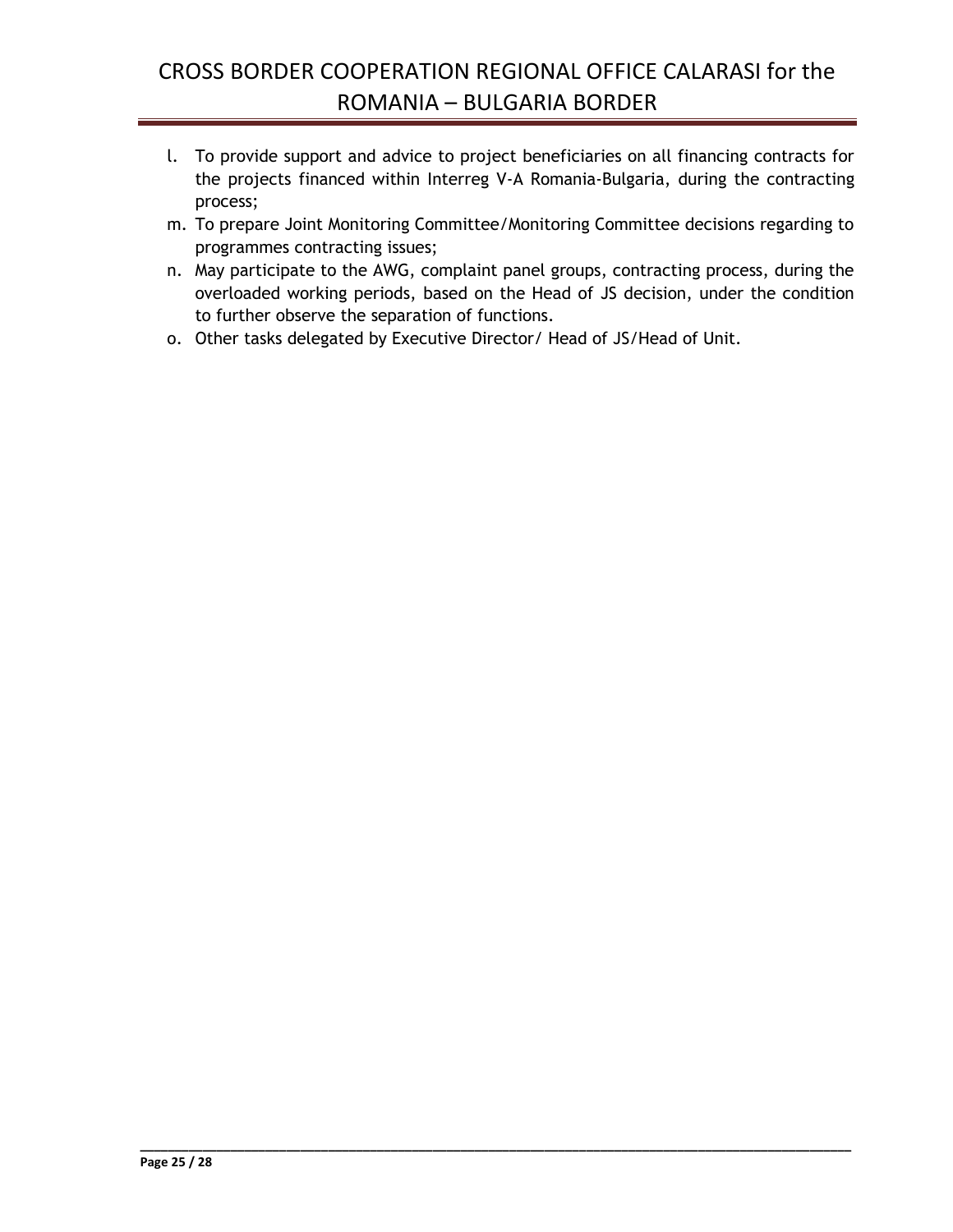**Annex 3.d**

| <b>Position name:</b>  | Information and promotion expert (code: IPECH) |
|------------------------|------------------------------------------------|
| <b>Position level:</b> | Execution                                      |
| Department:            | Joint Secretariats General Department - JSsGD  |
| Unit:                  | Information and promotion                      |

#### **Indicative main Tasks of the information and promotion expert:**

- a. To provide support to beneficiaries on issues related to visibility requirements according to the Visual Identity Manuals and to verify, on beneficiaries request the compliance with VIM requirements;
- b. To update data bases available at the unit level;
- c. To provide data for updating the Programmes web site, leaflets, programme brochures, newsletters and other publications development;
- d. To create and updated the list of approved projects that will be published on the website, with the support of other units with JS;
- e. To participate to the technical and financial reporting and monitoring activities for the information and communication activities implemented by the beneficiaries;
- f. Performs the onsite visits according to the job description provisions, national legislation and Romania-Bulgaria Cross-Border Cooperation Programme 2007-2013 and Interreg V-A Romania-Bulgaria programmes procedures;
- g. To monitor the press references to the programmes;
- h. To ensure the confidentiality of all data regarding the activity performed;
- i. To organize, draft the agendas and send invitations, of programmes events:
- j. To participate at Monitoring Committee, Publicity and communication events, info days for potential applicants and other events at the Programme/projects level,
- k. To draft analyses, statistics, syntheses requested by the Management Authority or by the control bodies of the programmes;